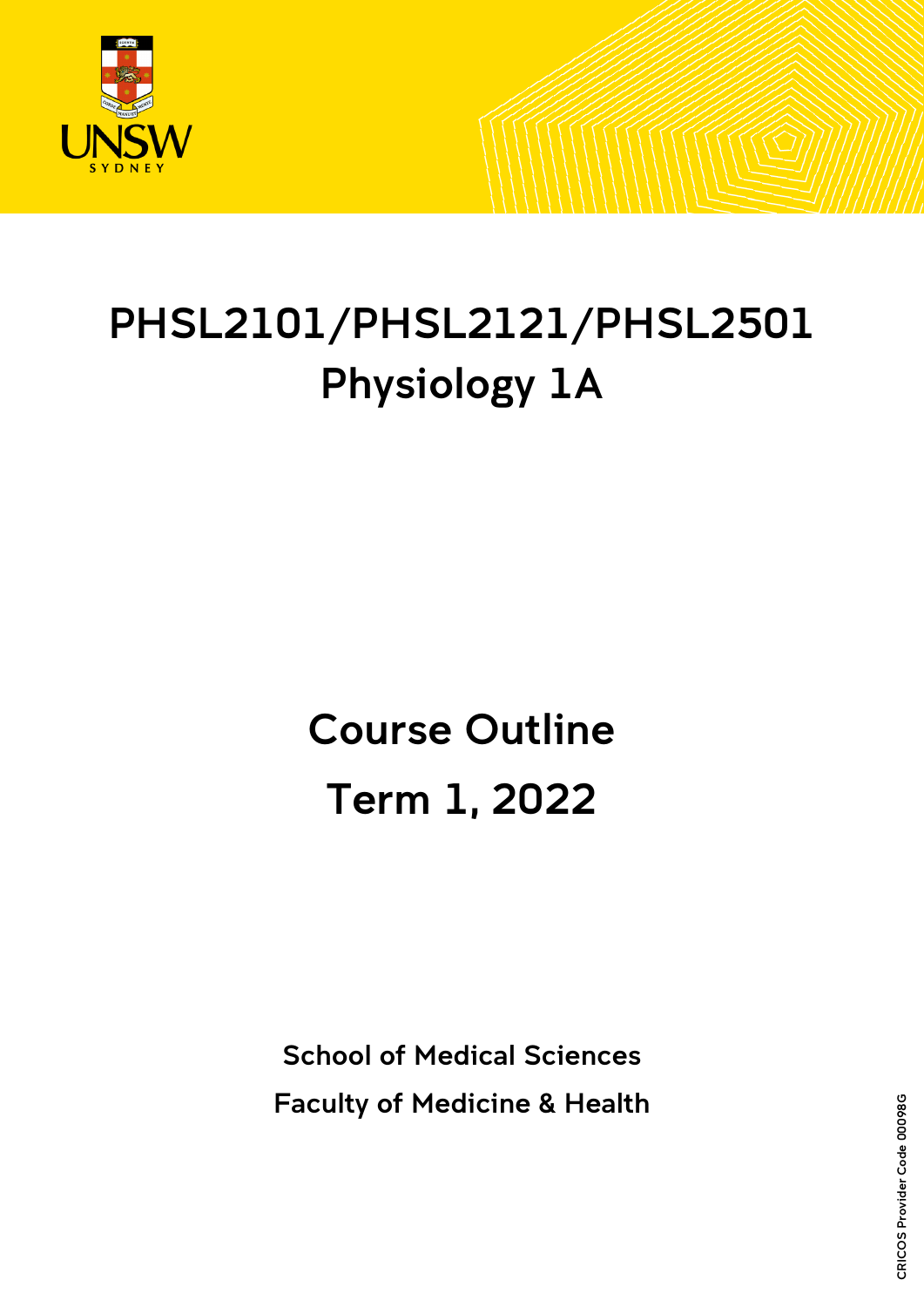# **Table of Contents**

| 1. Staff                                          | 3  |
|---------------------------------------------------|----|
| 2. Course information                             | 3  |
| 2.1. Course summary                               | 3  |
| 2.2. Course aims                                  | 3  |
| 2.3. Course learning outcomes (CLO)               | 4  |
| 3. Strategies and approaches to learning          | 4  |
| 3.1. Learning and teaching activities             | 4  |
| 3.2. Expectations of students                     | 5  |
| 4. Course schedule and structure                  | 6  |
| 4.1. Course structure                             | 6  |
| 4.2. Term 1 2022 Course Schedule                  | 8  |
| 4.3. Practical Class Information                  | 11 |
| 5. Assessment                                     | 16 |
| 5.1. Assessment tasks                             | 16 |
| 5.2. Assessment criteria and standards            | 17 |
| 5.3. Submission of assessment tasks               | 18 |
| 5.4. Feedback on assessment                       | 19 |
| 6. Academic integrity, referencing and plagiarism | 20 |
| 7. Readings and resources                         | 21 |
| 8. Administrative matters                         | 21 |
| 9. Additional support for students                | 22 |
| 10. Continual Course Improvement                  | 23 |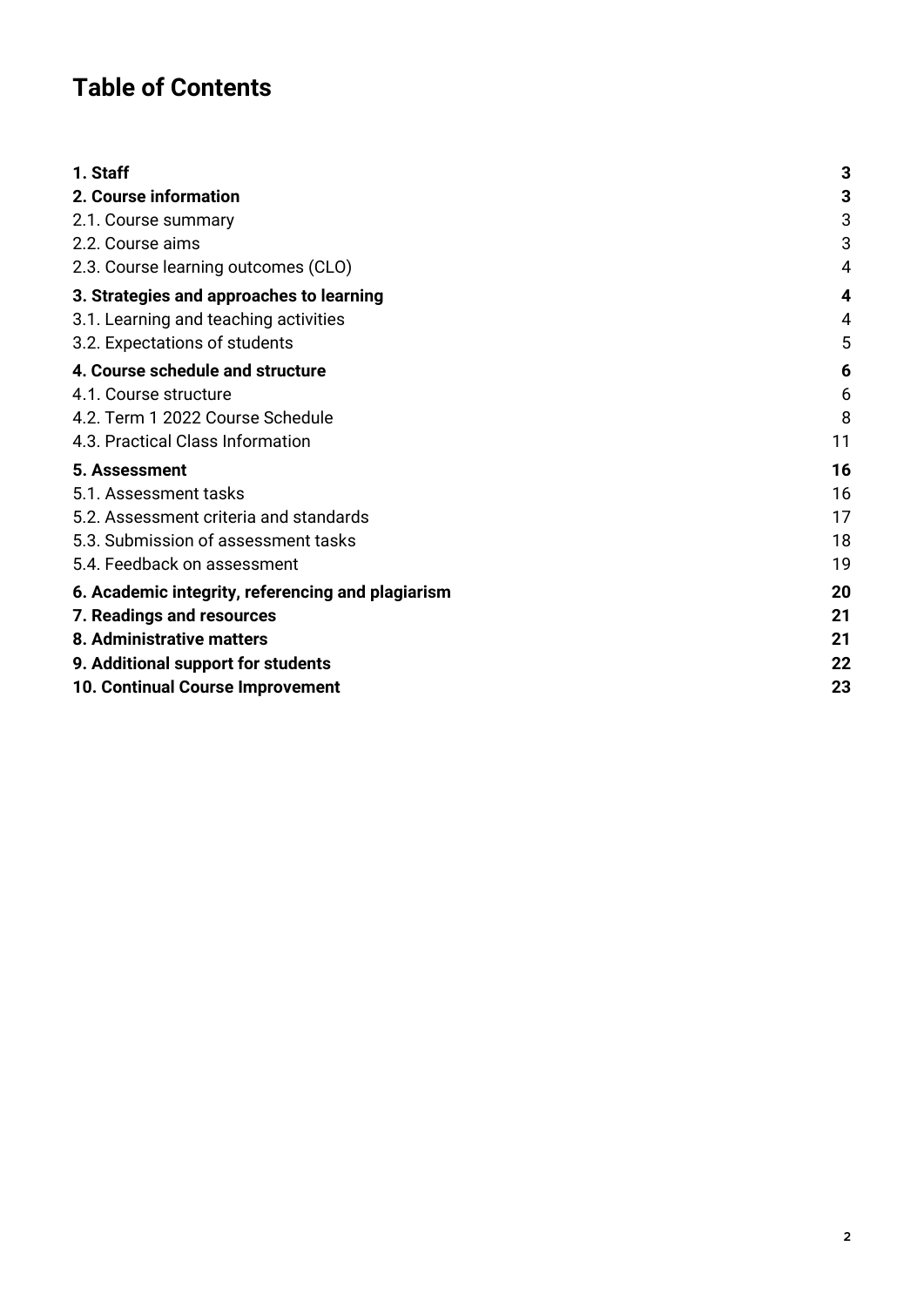# <span id="page-2-0"></span>1. Staff

| <b>Position</b>        | <b>Name</b>         | <b>Email</b>                | <b>Contact Details</b> |
|------------------------|---------------------|-----------------------------|------------------------|
| <b>Course Convenor</b> | Dr. Lesley Ulman    | L.Ulman@unsw.edu.au         | ph: (02) 9385 3601     |
| Co-Convenor            | Dr. Nicole Marden   | N.Marden@unsw.edu.au        | ph: (02) 9065 0453     |
| Lecturers              | A/Prof A. Moorhouse | A.Moorhouse@unsw.edu.au     |                        |
|                        | Dr F. von Wegner    | f.vonwegner@unsw.edu.au     |                        |
|                        | Dr L. Ulman         | L.Ulman@unsw.edu.au         |                        |
|                        | Dr T. Murphy        | Tim.Murphy@unsw.edu.au      |                        |
|                        | A/Prof R. Vickery   | Richard.Vickery@unsw.edu.au |                        |

If you need to consult with the course convenor, co-convenor or a lecturer, appointments can be set up through email.

The teaching staff involved in the running of this course are located on the second and third floors of the west wing of the Wallace Wurth building. Unfortunately, students are not able to access these areas and if you wish to contact one of us you will need to do so by email and we can organise to meet with you if necessary.

## <span id="page-2-1"></span>2. Course information

Units of credit: 6 Units of Credit

Pre-requisite(s): 6 UOC of level 1 Biology; and 6 UOC of Level 1 CHEM; and 6 UOC Level 1 MATH or equivalent DPST courses.

Teaching times and locations - this is a jointly taught course. Refer to:

- PHSL2101 <http://timetable.unsw.edu.au/2021/PHSL2101.html>
- PHSL2121 <http://timetable.unsw.edu.au/2021/PHSL2121.html>
- PHSL2501 <http://timetable.unsw.edu.au/2021/PHSL2501.html>

### <span id="page-2-2"></span>2.1. Course summary

This course introduces students to fundamental physiological principles, from basic cellular function in terms of chemical and physical principles to the operation and interaction of body systems. Although introductory in the level of content, this course in Human Physiology is comprehensive in scope covering a range of body systems from a cellular to a more integrative approach. The areas of physiology covered in this course are excitable tissues (cell physiology), muscle, the cardiovascular system, blood and neuroscience. The course includes a substantial series of practical class experiments in which students work in small groups to conduct experiments that give a deeper insight into these specific topic areas, and an appreciation of how the results of experiments depend not only on what we measure but how we measure it. Online self-directed activities and online practicals further support the course content and learning objectives.

### <span id="page-2-3"></span>2.2. Course aims

This course is offered to second year students and is the first physiology course that students will encounter. The major aims of this course are to provide students with a basic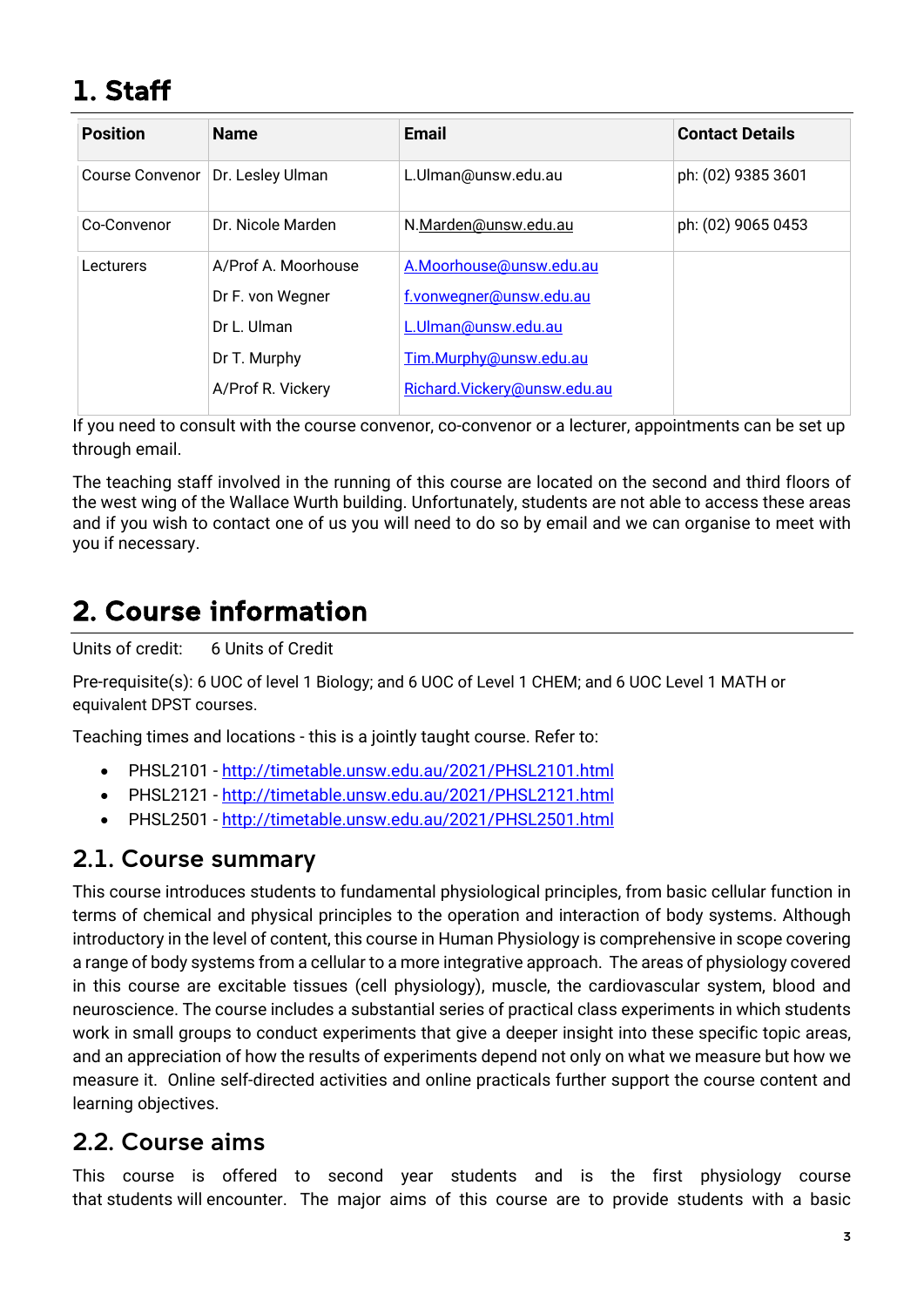understanding of the fundamental processes and mechanisms that serve and control the various functions of the body. Physiology is a core discipline in the study of body function and this introductory course is offered to students from a diverse range of study programs. The course aims to equip students to progress further in medical sciences or related subjects, and / or to be able to apply their specific program knowledge in a biological context.

It should be noted that, although introductory, this course in Human Physiology is comprehensive in scope. Areas treated in detail include both relatively simple cellular mechanisms (for example, the sequence of ion permeability changes in membranes that can result in the initiation and propagation of a nerve impulse along a nerve fibre) as well as more complex interactions between whole organ systems. The major areas of study include cell physiology, muscle, the cardiovascular system, blood and neurophysiology. It should also be noted that, where appropriate, subject areas are treated quantitatively as well as qualitatively, an approach that requires students to have at least a basic knowledge of mathematics and chemistry.

## <span id="page-3-0"></span>2.3. Course learning outcomes (CLO)

At the successful completion of this course you (the student) should be able to:

- 1. demonstrate an understanding of the fundamental principles underlying the function of the individual body systems covered, which include excitable tissues, muscle, blood and the cardiovascular system, and the nervous system.
- 2. clearly and concisely describe the basic physiological mechanisms responsible for how our body mediates cell communication and/or maintains homeostasis as related to muscle, blood, the cardiovascular and nervous systems.
- 3. develop basic skills in experimental physiology with a focus on skills in accurately interpreting experimental data related to the systems under study.

The Bachelor of Science learning outcomes are outlined at <https://www.handbook.unsw.edu.au/undergraduate/programs/2022/3970>

UNSW programs aspire to graduate:

a) Scholars capable of independent and collaborative enquiry, rigorous in their analysis, critique and reflection, and able to innovate by applying their knowledge and skills to the solution of novel as well as routine problems.

b) Entrepreneurial leaders capable of initiating and embracing innovation and change, as well as engaging and enabling others to contribute to change.

c) Professionals capable of ethical, self- directed practice and independent lifelong learning.

d) Global citizens who are culturally adept and capable of respecting diversity and acting in a socially just and responsible way.

# <span id="page-3-1"></span>3. Strategies and approaches to learning

## <span id="page-3-2"></span>3.1. Learning and teaching activities

The philosophy underpinning this course and its Teaching and Learning Strategies is based on "Guidelines on Learning that Inform Teaching at UNSW". The teaching activities are centred on assisting you to achieve the course aims and learning objectives, in an environment which interests and challenges you. The teaching of Physiology 1A is structured around established knowledge of the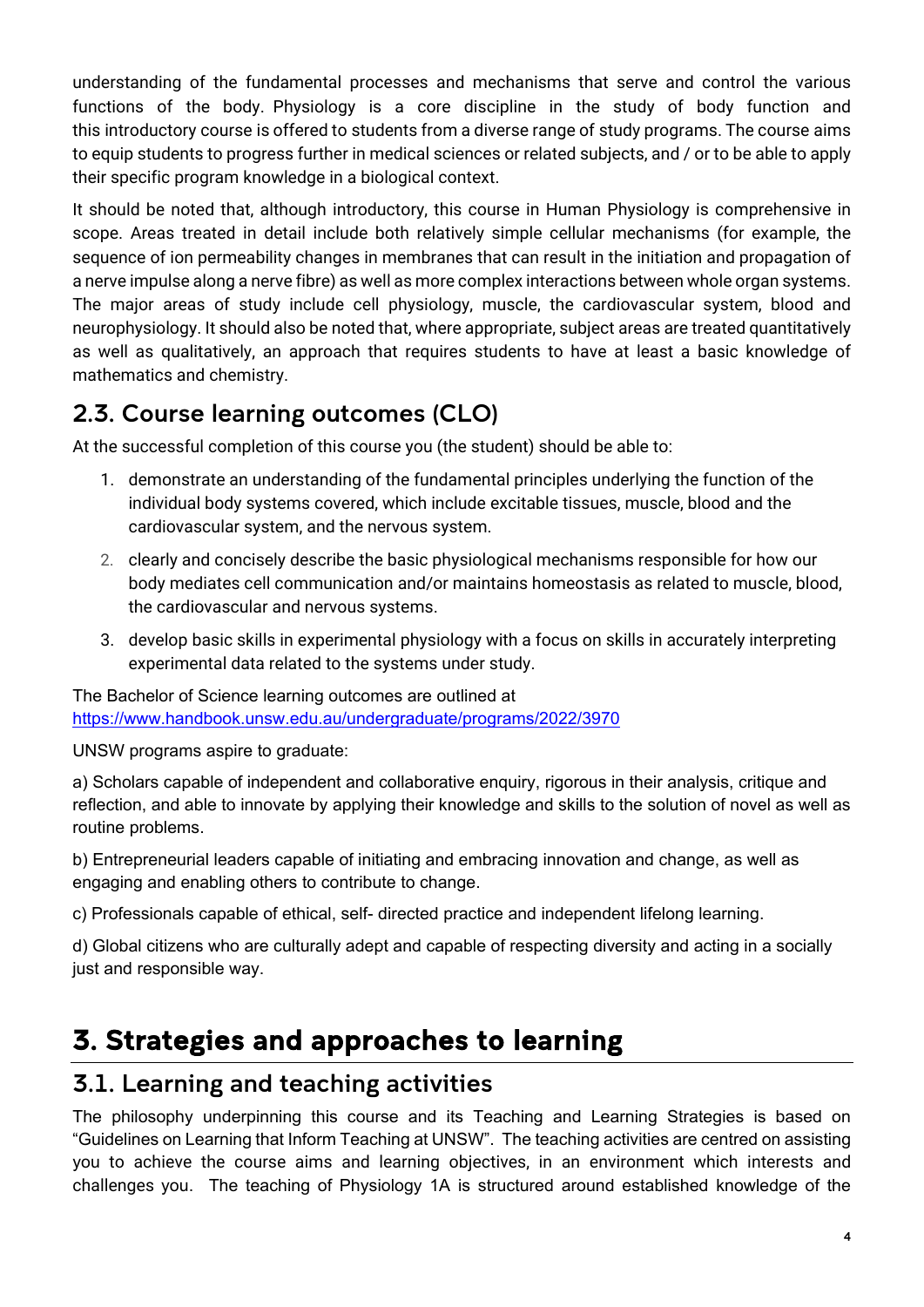fundamental processes and mechanisms that serve and control the various functions of the body. Content is delivered by discipline experts, drawn from different research areas.

Physiology 1A is delivered across 10 teaching weeks in Term 1, typically comprising 3 x 1 hr lectures per week, 1 x 3 hours of practical class per fortnight, and a series of supporting online learning activities. Although the primary source of information for this course is the lecture material, effective learning can be enhanced through self-directed use of other resources such as textbooks, literature references and web-based sources. Lectures will provide you with the concepts and theory essential for an understanding of the fundamental processes of body function. Your practical classes will be directly related to the lecture material and it is essential that all students prepare for practical classes before attending by completing the online pre-laboratory modules (accessed through Moodle) and reading the practical notes (available via Moodle). The practical classes assist in the development of research and analytical skills, and further learning of the key objectives. Physiology is an experimental discipline and the practical work allows you to obtain insights into the development of knowledge and experimental approaches.

The online learning modules are a mix of activities designed to review the materials and/or support the exploration of the material in more depth. *O*nline tutorials allow you to engage in a more interactive form of learning than is possible in the lectures. They have been carefully designed to enhance and test your understanding of the lecture material.

It is up to you to ensure you perform well in each part of the course: keeping up with the lecture material posted on Moodle, attending the weekly online question and answer sessions, engaging with the tutorials, making full use of the pre and post laboratory modules, studying for exams and seeking assistance to clarify your understanding. Online feedback quizzes and past exam questions are provided to assist you in preparing for examinations.

Students are strongly recommended to allocate additional time for self-directed study, which includes revision for assessments.

## <span id="page-4-0"></span>3.2. Expectations of students

#### **Participation**

Attendance at ALL of the face-to-face practical classes is deemed to be compulsory unless you have a medical or other valid reason for non-attendance. QR codes will be used in practical sessions for COVID-19 contact tracing. It is really important that you scan and register your attendance in each practical class via the QR code provided.

Satisfactory completion of the work set for each class is essential and **IS A REQUIREMENT FOR PASSING PHYSIOLOGY**. Non-attendance for other than documented medical or other serious reasons may make you ineligible to successfully complete this course. At the very least you may be required to pass an additional oral examination on the practical classes, as well as undertaking the normal practical exam.

Students who miss practical classes due to illness or for other reasons must submit a medical certificate **WITHIN 7 DAYS** of missing a class. If received after this time, no consideration will be given and you will be marked absent from that class. Medical certificates may be sent via email to the course convenors [\(l.ulman@unsw.edu.au](mailto:l.ulman@unsw.edu.au) or [n.marden@unsw.edu.au\)](mailto:n.marden@unsw.edu.au), submitted to academic staff during lab time, or left with a member of the technical staff located in room 118 East Wing Wallace Wurth Building.

**The following details must be provided along with the medical certificate: Name, Student number, Group number, Date of the class, Name of class missed.**

**The practical component of the final exam is compulsory FOR ALL STUDENTS.**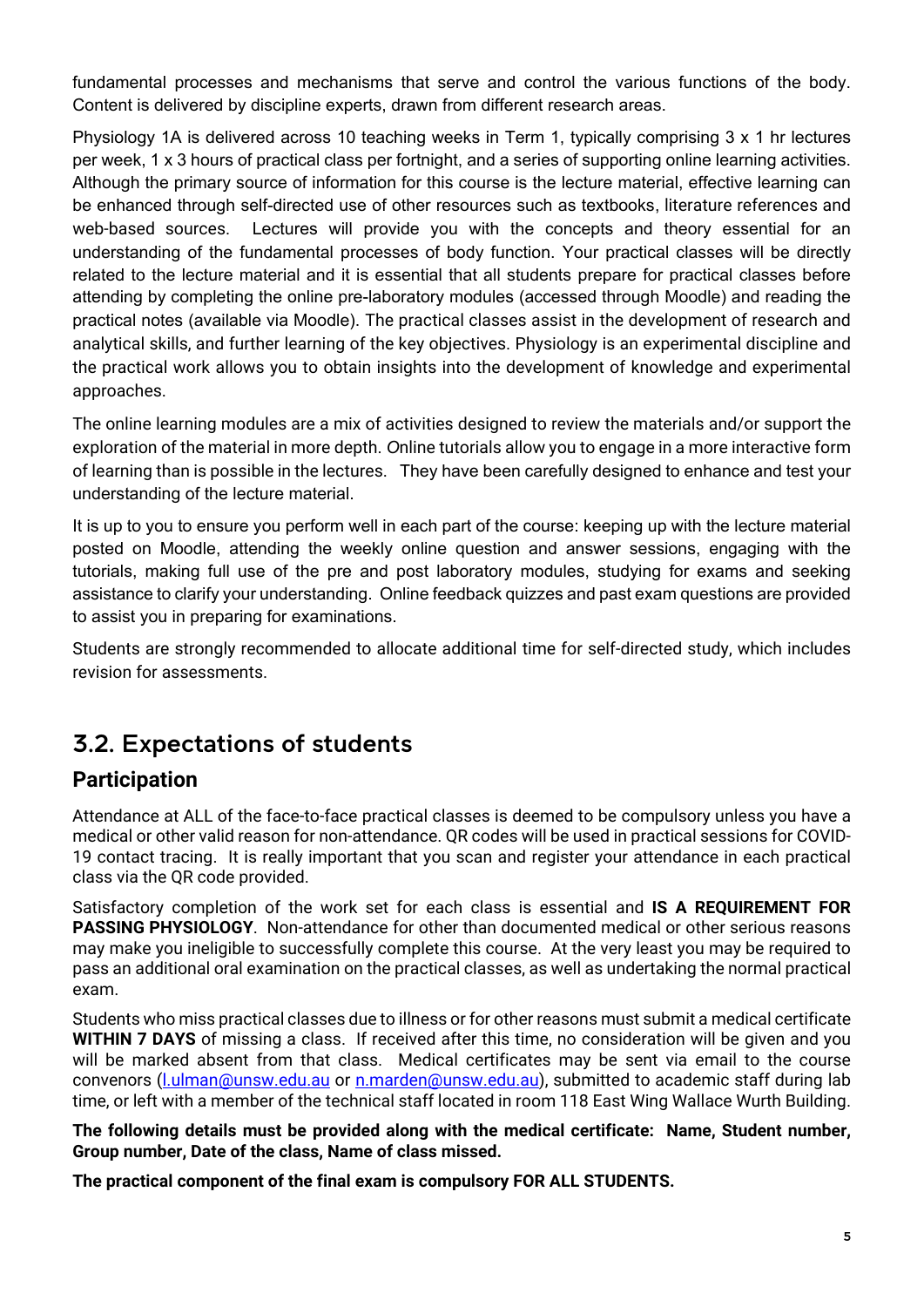#### **Please note that you are not required to apply for special consideration via Online Services in myUNSW for a missed practical class.**

Missing any examination, however, requires lodging a medical certificate via Online Services in myUNSW within 3 DAYS of the missed assessment.

(further details on how to do this are linked from the SoMS Student advice page: [medicalsciences.med.unsw.edu.au/students/undergraduate/advice-students\)](http://medicalsciences.med.unsw.edu.au/students/undergraduate/advice-students).

#### **Important note regarding COVID-19 and attendance:**

It's important that we highlight safety precautions relating to COVID-19 and attendance.

You SHOULD NOT come to campus and attend practical classes if you have any COVID-19 symptoms, even very mild symptoms; instead, you should self-isolate at home and get tested. The main symptoms to look out for are fever, cough, sore/scratchy throat, shortness of breath, runny nose, loss of smell and loss of taste.

In addition, you SHOULD NOT come to campus and attend practical classes if you have been advised to self-isolate because you are a close contact of somebody with COVID-19.

If you have had a COVID-19 test, you must remain at home in self-isolation while awaiting the test results. Even if you test negative, you must not come to campus and attend practical classes until all your symptoms have resolved.

If you test positive for COVID-19, you must continue to self-isolate at home and you must notify UNSW immediately by submitting the UNSW COVID-19 Case Notification Form.

Students who miss practical classes due to COVID-19 related public health measures such as selfisolation are not required to provide any medical documentation, however you should contact the course convenors [\(l.ulman@unsw.edu.au](mailto:l.ulman@unsw.edu.au) or n.marden@unsw.edu.au) to inform them of your absence.

Please refer to the UNSW Safe Return to Campus Guidance – Health, Safety and Wellbeing for further information relating to keeping the UNSW community safe from COVID-19: [https://www.covid-](https://www.covid-19.unsw.edu.au/health-safety-wellbeing)[19.unsw.edu.au/health-safety-wellbeing.](https://www.covid-19.unsw.edu.au/health-safety-wellbeing)

#### **Guidelines on Extra-curricular activities affecting attendance**

Students should refer to the following website for information relating to extracurricular activities.

<https://medicalsciences.med.unsw.edu.au/sites/default/files/Extra-curricularActivitiesSOMS.pdf>

## <span id="page-5-0"></span>**4.** Course schedule and structure

#### <span id="page-5-1"></span>4.1. Course structure

Physiology 1 is a 6 unit of credit course which will be delivered in a blended mode. There will be no faceto-face lectures; instead lecture material will be incorporated into an online delivery mode combining short videos, text, activities and quizzes. These online lecture modules will provide you with the concepts and theory essential for understanding the fundamental processes of body function. There will be a series of synchronous online Q&A sessions at 5pm each Monday for students to ask questions and clarify any issues which may have arisen from the previous weeks lecture material. We will also have additional synchronous online Q&A sessions in week 10 to help you prepare for the end of term exam.

There are online tutorials relating to all the major topic areas. These are designed to complement and enhance your understanding of the lecture material.

The practical classes are a major component of our course.

Typically, students enrol in a face-to-face practical group, although some online delivery is possible depending on your location and circumstances. We strongly encourage you to enrol in a face-to-face practical group.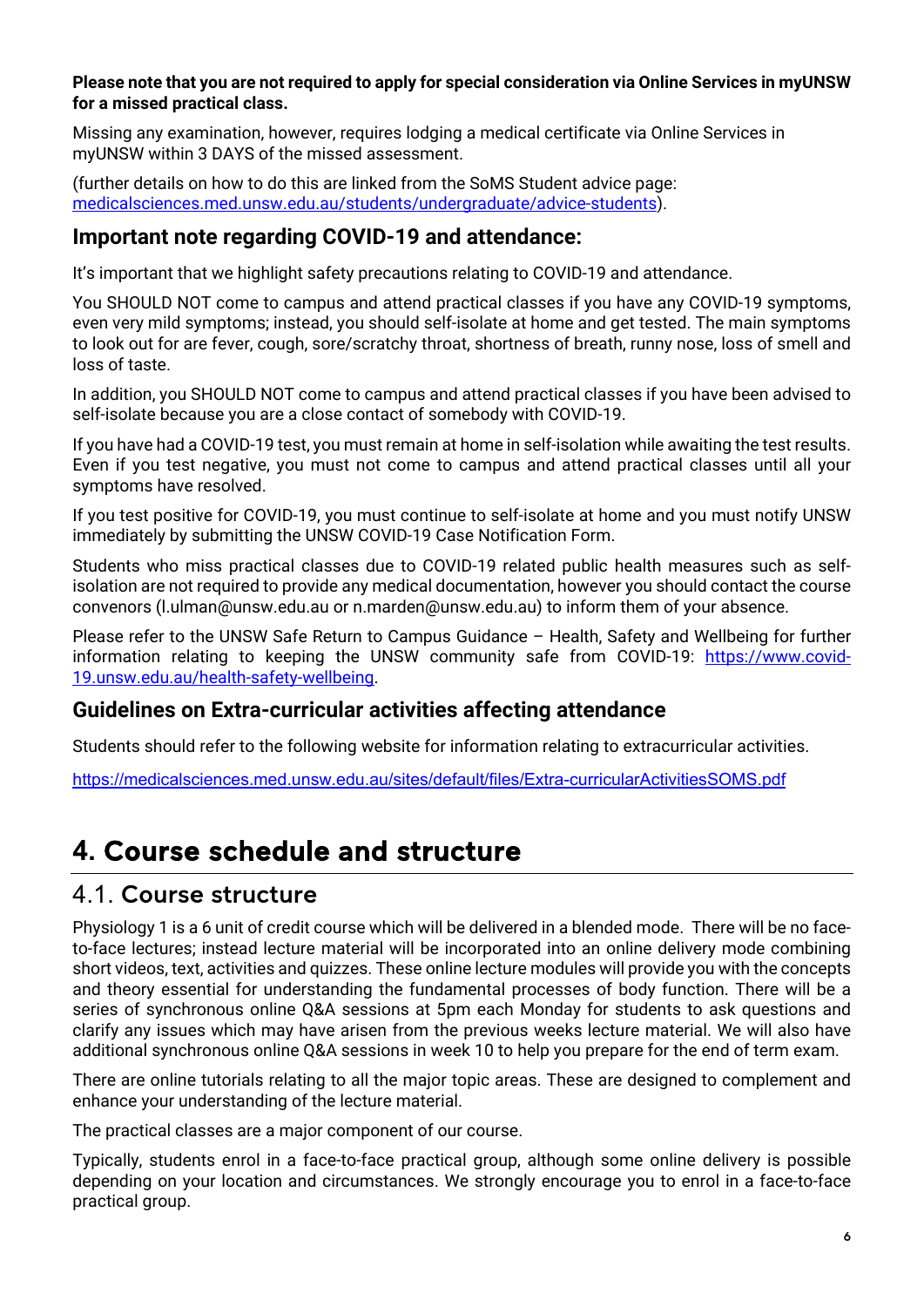There will be 4 timetabled face-to-face practical sessions. You will be divided into small working teams of approximately 4 students within your practical group at the beginning of the term and you will remain in these teams throughout the term. These practicals comprise a fortnightly 3-hour laboratory session during which you will work in your teams and carry out the laboratory exercises outlined in the practical notes.

If you are an off-shore student and face-to-face practical class attendance is not possible, there is the option to enrol in an online practical group. Students enrolled in an online practical group will be provided with links to join a face-to-face practical class and group via Teams.

There are also 3 online self-directed practical classes which all students will complete in their own time. These classes are clearly outlined in your practical timetable.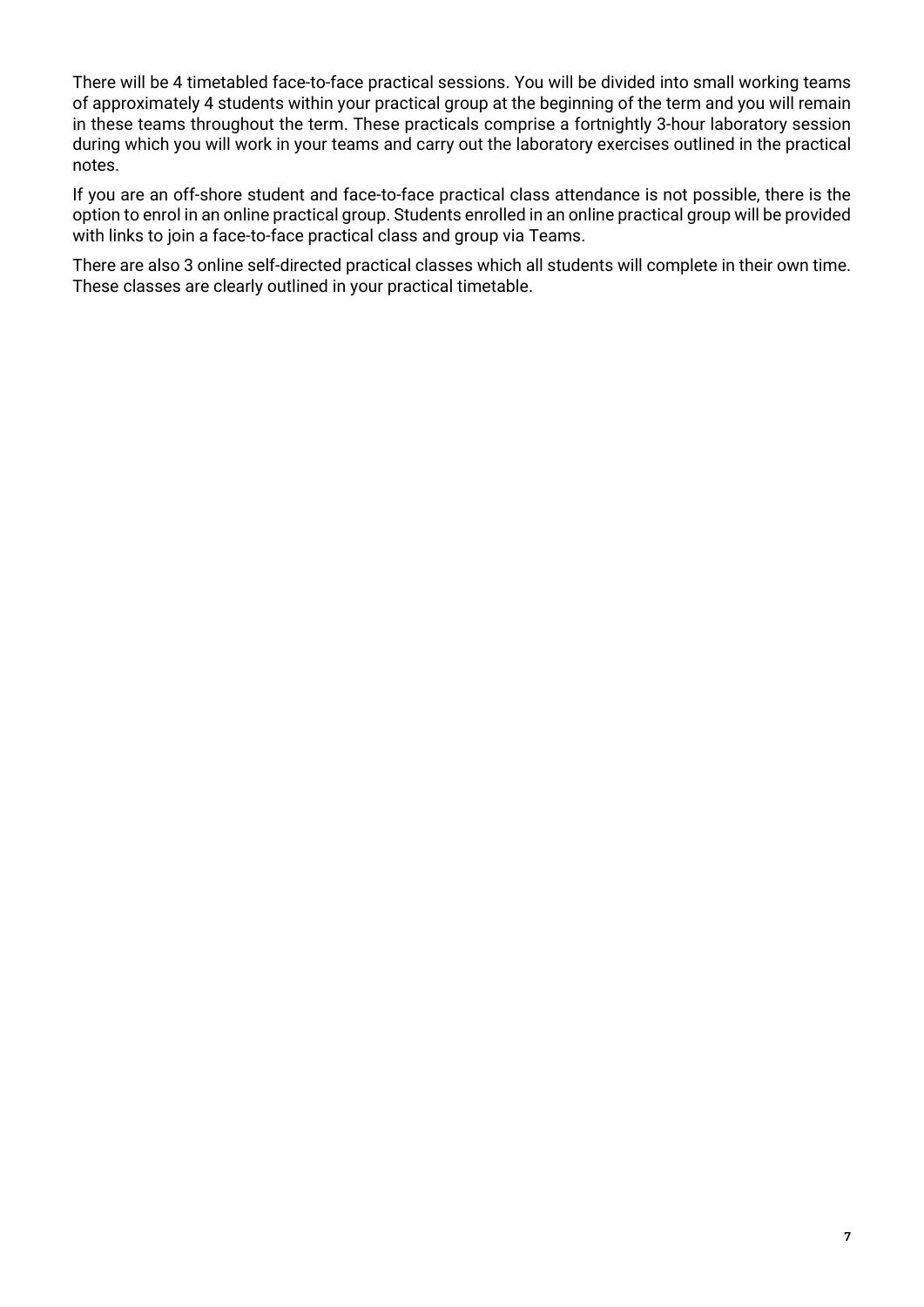<span id="page-7-0"></span>

| Week No.<br><b>Commencing</b> | <b>Recorded Lectures (Asynchronous:</b><br>accessed via Moodle)                                                                                                             | Live sessions: Q&A<br><b>Sessions (MS Teams or</b><br>Zoom) & Mid-term exam                        | <b>Practicals</b>                                                                                                                                                                                                                    | <b>Deadlines</b><br>(post-labs and tutorials)    |
|-------------------------------|-----------------------------------------------------------------------------------------------------------------------------------------------------------------------------|----------------------------------------------------------------------------------------------------|--------------------------------------------------------------------------------------------------------------------------------------------------------------------------------------------------------------------------------------|--------------------------------------------------|
| 0-Week<br>$7th$ Feb           | Moodle Welcome - Introductory presentation video, Animal Ethics module, Health & Safety online practical                                                                    |                                                                                                    |                                                                                                                                                                                                                                      |                                                  |
| 14-Feb                        | Cell Physiology L1: Cells Moorhouse<br>Cell Physiology L2: Membrane Transport<br>Moorhouse<br>Cell Physiology L3: Transporters and<br>Osmosis Moorhouse                     | <b>Mon 14 Feb 5-6 PM</b><br>Course Introduction &<br>animal ethics Q&A<br>Ulman, Marden, All Staff | Fun with Blood:<br>Group 1: Tues 15 Feb 10-1 - WW 115/116<br>Group 2: Tues 15 Feb 2-5 - WW 115/116<br>Group 3: Wed 16 Feb 10-1 - WW 115/116<br>Group 4: Wed 16 Feb 2-5 - WW 115/116<br>Cell Physiology online lab: all groups        |                                                  |
| $\overline{2}$<br>21-Feb      | Cell Physiology L4: Membrane Potentials<br>Moorhouse<br>Cell Physiology L5: Action Potentials<br>Moorhouse<br><b>Cell Physiology L6: Synaptic Transmission</b><br>Moorhouse | <b>Mon 21 Feb 5-6 PM</b><br>Cell Physiology L1-L3 Q&A<br>Moorhouse                                 | <b>Fun with Blood:</b><br>Group 5: Tues 22 Feb 10-1 - WW 115/116<br>Group 6: Tues 22 Feb 2-5 - WW 115/116<br>Group 7: Wed 23 Feb 10-1 - WW 115/116<br>Group 8: Wed 23 Feb 2-5 - WW 115/116<br>Cell Physiology online lab: all groups |                                                  |
| 3<br>28-Feb                   | Muscle L1: Skeletal Muscle Von Wegner<br>Muscle L2: Cardiac Muscle Von Wegner<br>Muscle L3: Smooth Muscle Von Wegner                                                        | <b>Mon 28 Feb 5-6 PM</b><br>Cell Physiology L4-L6 Q&A<br>Moorhouse                                 | <b>Skeletal Muscle:</b><br>Group 1: Tues 1 Mar 10-1 - WW 115/116<br>Group 2: Tues 1 Mar 2-5 - WW 115/116<br>Group 3: Wed 2 Mar 10-1 - WW 115/116<br>Group 4: Wed 2 Mar 2-5 - WW 115/116                                              |                                                  |
| 4                             | <b>ANS: Overview of Autonomic System</b><br>functioning Vickery                                                                                                             | Mon 7 Mar 5-6 PM                                                                                   | <b>Skeletal Muscle:</b>                                                                                                                                                                                                              | Fun with Blood post lab<br>due on Wed 9 Mar 5 PM |

## 4.2. Term 1 2022 Course Schedule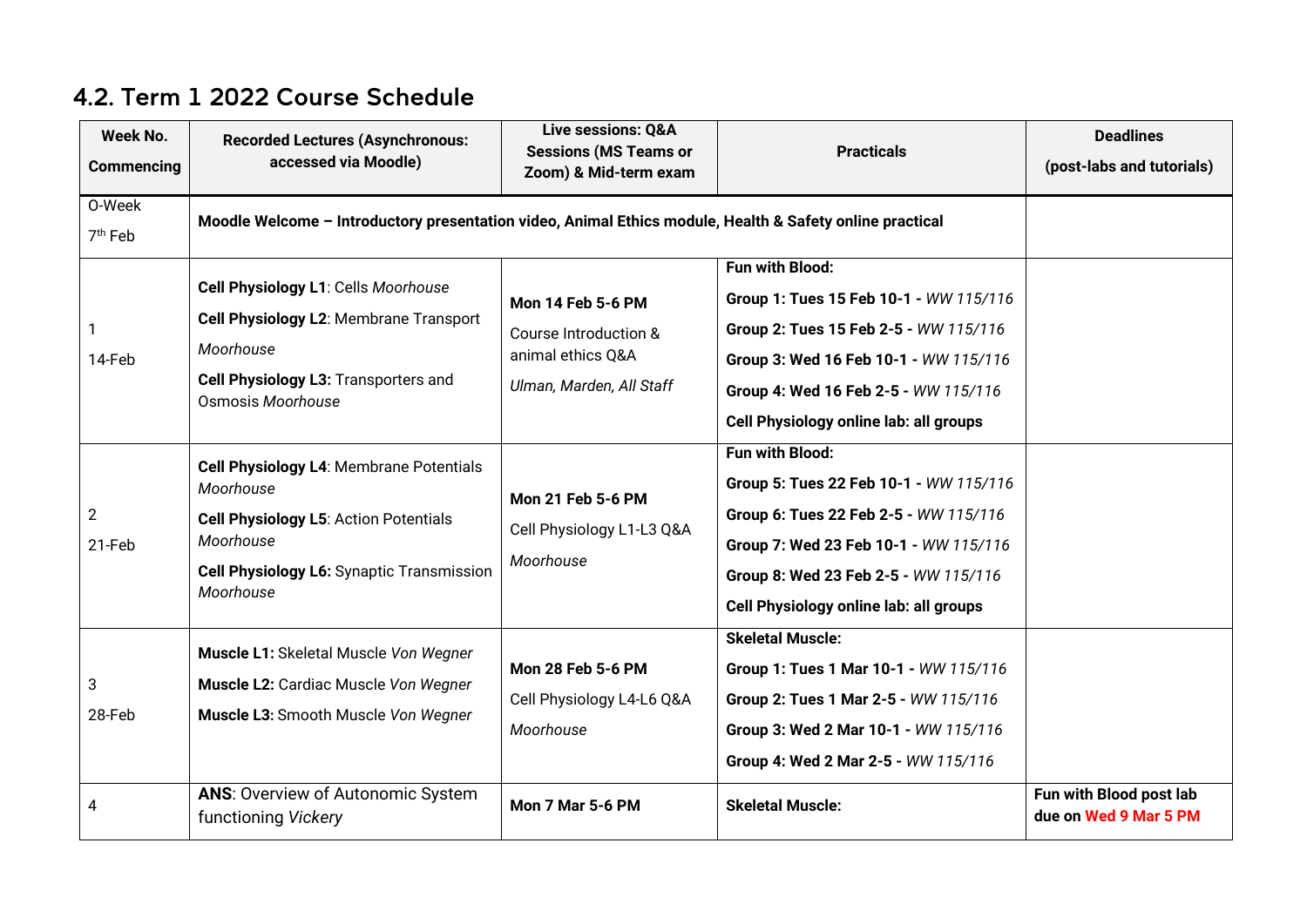| 7-Mar       | Cardiovascular L1: Blood flow through the<br>heart, cardiac muscle, nervous supply of<br>the heart, cardiac output Ulman.<br>Cardiovascular L2: Blood vessels,<br>measuring cardiac output and other body<br>fluid volumes Ulman<br>Cardiovascular L3: Electrical Events in the<br>Cardiac Cycle Ulman | Muscle Q&A<br>Von Wegner                                                                                                                     | Group 5: Tues 8 Mar 10-1 - WW 115/116<br>Group 6: Tues 8 Mar 2-5 - WW 115/116<br>Group 7: Wed 9 Mar 10-1 - WW 115/116<br>Group 8: Wed 9 Mar 2-5 - WW 115/116                                                                                                |                                                                                                               |
|-------------|--------------------------------------------------------------------------------------------------------------------------------------------------------------------------------------------------------------------------------------------------------------------------------------------------------|----------------------------------------------------------------------------------------------------------------------------------------------|-------------------------------------------------------------------------------------------------------------------------------------------------------------------------------------------------------------------------------------------------------------|---------------------------------------------------------------------------------------------------------------|
| 5<br>14-Mar | <b>Cardiovascular L4: Mechanical Events in</b><br>the cardiac cycle Ulman<br>Cardiovascular L5: Control of Cardiac<br>Output Murphy<br>Cardiovascular L6: Haemodynamics<br>Murphy                                                                                                                      | <b>Mon 14 Mar 5-6 PM</b><br>Midterm Exam Revision Q&A<br>Ulman, Moorhouse, Von<br>Wegner<br><b>Wed 16 Mar 9-10 AM</b><br><b>Midterm Exam</b> | <b>NO PRACTICALS</b>                                                                                                                                                                                                                                        | <b>Cell Physiology tutorial</b><br>due on Sun 13 Mar 5 PM                                                     |
| 6<br>21-Mar |                                                                                                                                                                                                                                                                                                        | <b>Flexibility Week</b>                                                                                                                      |                                                                                                                                                                                                                                                             | Muscle tutorial due on Sun<br><b>20 Mar 5 PM</b><br><b>Skeletal Muscle post lab</b><br>due on Wed 23 Mar 5 PM |
| 7<br>28-Mar | Cardiovascular L7: Control of Blood<br>Pressure Murphy<br>Cardiovascular L8: Local and Regional<br>Control of Blood Flow Murphy<br>Cardiovascular L9: Microcirculation and<br>Integrative Cardiovascular Physiology<br>Murphy                                                                          | <b>Mon 28 Mar 5-6 PM</b><br>Cardiovascular System Q&A<br>Ulman, Murphy                                                                       | Intro to CVS:<br>Group 1: Tues 29 Mar 10-1 - WW 115/116<br>Group 2: Tues 29 Mar 2-5 - WW 115/116<br>Group 3: Wed 30 Mar 10-1 - WW 115/116<br>Group 4: Wed 30 Mar 2-5 - WW 115/116<br><b>Online Electrical and Mechanical Events</b><br>in the Cardiac Cycle |                                                                                                               |
| 8<br>4-Apr  | <b>Blood L1: Cells in blood Ulman</b>                                                                                                                                                                                                                                                                  | Mon 4 Apr 5-6 PM<br>Cardiovascular SystemQ&A                                                                                                 | Intro to CVS:<br>Group 5: Tues 5 Apr 10-1 - WW 115/116                                                                                                                                                                                                      |                                                                                                               |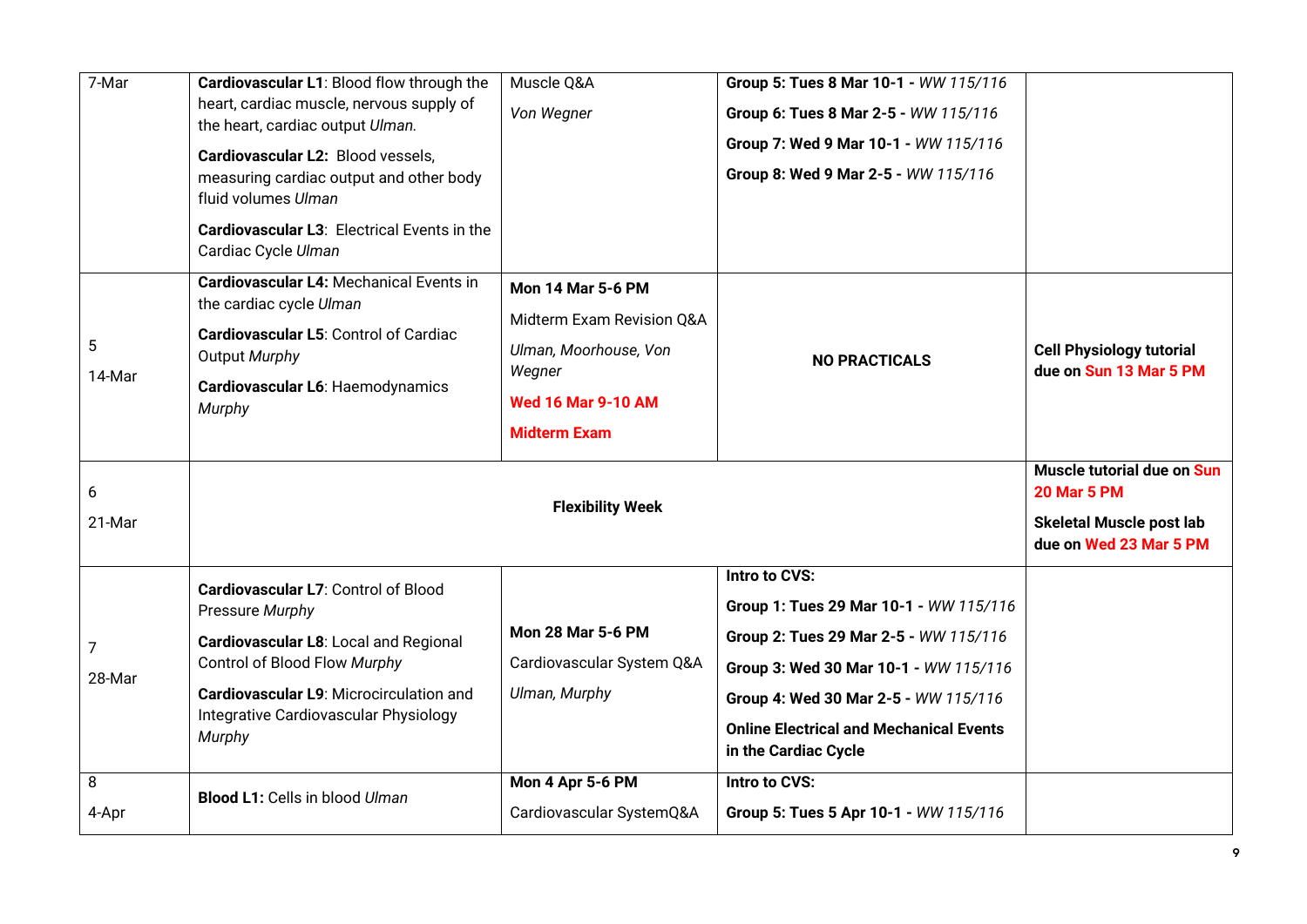|              | Blood L2: Erythropoiesis, anaemia and<br>blood groups Ulman<br><b>Blood L3: Haemostasis and some of its</b><br>disorders Ulman<br><b>Neurophysiology L1: Big Questions</b> | Ulman, Murphy                                                                                                                                                                                                                                          | Group 6: Tues 5 Apr 2-5 - WW 115/116<br>Group 7: Wed 6 Apr 10-1 - WW 115/116<br>Group 8: Wed 6 Apr 2-5 - WW 115/116<br><b>Online Electrical and Mechanical Events</b><br>in the Cardiac Cycle<br><b>Sensory Physiology:</b> |                                                                                                                                                                                                                                         |
|--------------|----------------------------------------------------------------------------------------------------------------------------------------------------------------------------|--------------------------------------------------------------------------------------------------------------------------------------------------------------------------------------------------------------------------------------------------------|-----------------------------------------------------------------------------------------------------------------------------------------------------------------------------------------------------------------------------|-----------------------------------------------------------------------------------------------------------------------------------------------------------------------------------------------------------------------------------------|
| 9<br>11-Apr  | Vickery<br><b>Neurophysiology L2: Sensory Systems</b><br>Vickery<br>Neurophysiology L3: Auditory and<br>Vestibular System Vickery                                          | <b>Mon 11 Apr 5-6 PM</b><br>Blood Q&A<br>Ulman                                                                                                                                                                                                         | Group 1: Tues 12 Apr 10-1 - WW 115/116<br>Group 2: Tues 12 Apr 2-5 - WW 115/116<br>Group 3: Wed 13 Apr 10-1 - WW 115/116<br>Group 4: Wed 13 Apr 2-5 - WW 115/116                                                            | CVS tutorial due on Sun 17<br>Apr 5 PM                                                                                                                                                                                                  |
| 10<br>18-Apr | Neurophysiology L4: Vision Vickery<br><b>Neurophysiology L5: Cortical Processing</b><br>Vickery<br>Neurophysiology L6: Motor System<br>Vickery                             | <b>Mon 18 Apr 5-6 PM</b><br><b>Easter Monday</b><br>Tues 19 Apr 9-10am<br>Theory and Prac Exam<br><b>Revision Q&amp;A</b><br>Moorhouse, Vickery, Von<br>Wegner, Murphy, Marden,<br>Ulman<br><b>Wed 20 Apr 9-10am</b><br>Neurophysiology Q&A<br>Vickery | <b>Sensory Physiology:</b><br>Group 5: Tues 19 Apr 10-1 - WW 115/116<br>Group 6: Tues 19 Apr 2-5 - WW 115/116<br>Group 7: Wed 20 Apr 10-1 - WW 115/116<br>Group 8: Wed 20 Apr 2-5 - WW 115/116                              | Intro to CVS post lab due<br>on Wed 20 Apr 5 PM<br><b>Blood tutorial due on Sun</b><br><b>24 Apr 5 PM</b><br><b>Sensory Physiology post</b><br>lab due on Wed 4 May 5<br><b>PM</b><br>Neurophysiology tutorial<br>due on Sun 8 May 5 PM |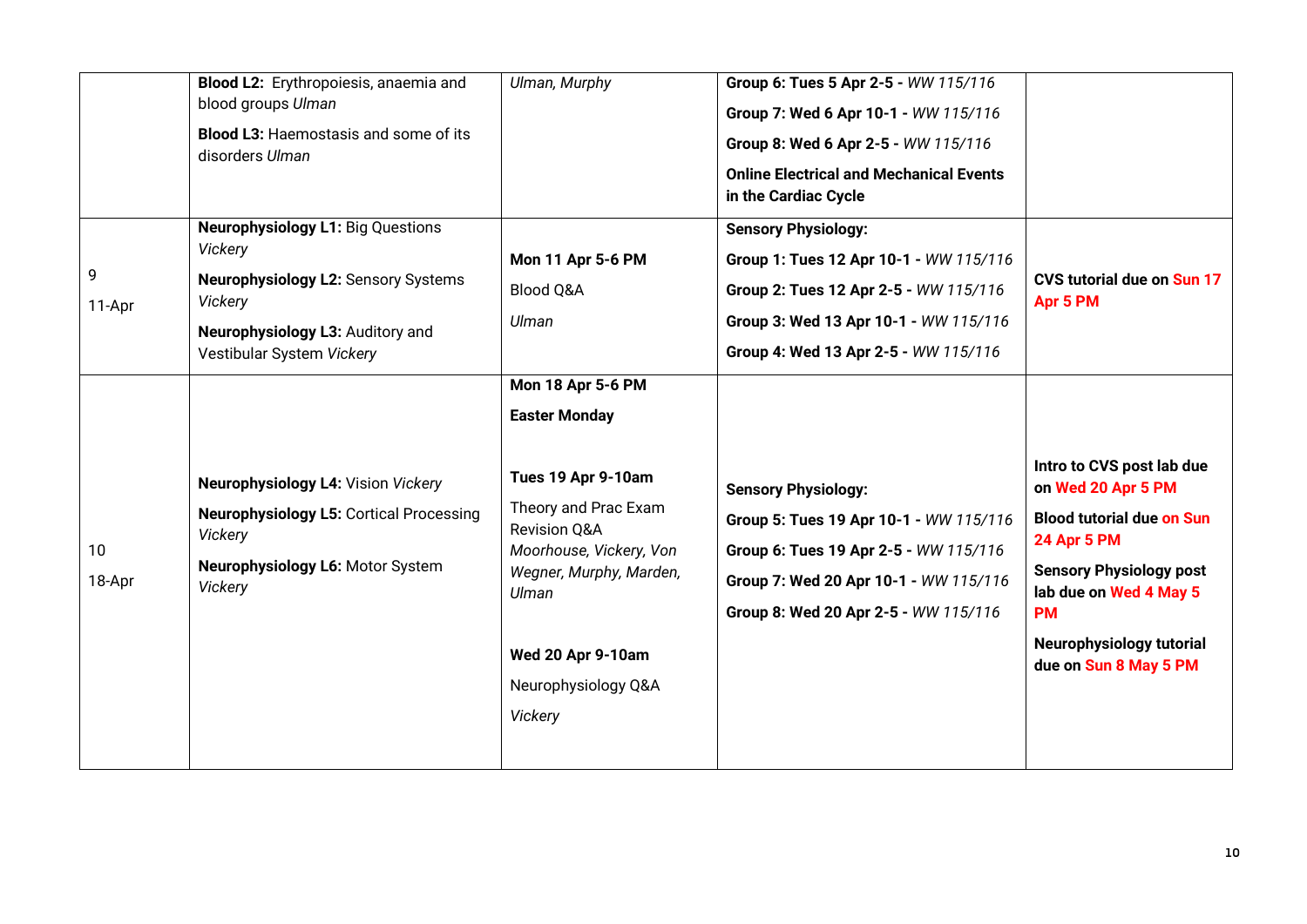## <span id="page-10-0"></span>4.3. Practical Class Information

Practical classes are a core experience in your degree and provide the opportunity to acquire valuable generic skills. It should be noted that class sizes have been reduced to allow for physical distancing, and a range of additional health and safety measures have been introduced to maintain the health and safety of students and staff attending face-to-face classes. If you are an off-shore student and face-to-face practical class attendance is not possible, then students have the option to enrol in the online practical group. Students enrolled in an online practical group will be provided with links to join a face-to-face practical class and group via Teams. All students will complete 7 practical classes; 4 of the 7 practicals (Fun with Blood, Skeletal Muscle, Introduction to the Cardiovascular System and Sensory Physiology) will be run as face-to-face classes in our teaching laboratories in the Wallace Wurth Building, while the remaining 3 practical classes will be self-directed online practical classes. All 7 practical classes are examinable in the final examination.

The first self-directed online practical class is the Health and Safety practical and this **must** be completed prior to attending your first face-to-face practical. Completion of this practical will be monitored and students will not be allowed to enter the laboratory unless this has been done.

The second self-directed online practical class is the Cell Physiology – Membrane Potential Virtual Lab. It is recommended that students complete this virtual lab during weeks 1 and 2 after engaging with the Cell Physiology lecture series. Note that it will remain open for the duration of the term should students wish to access it again for revision purposes.

The third self-directed online practical class is the Electrical and Mechanical Events in the cardiac cycle module. This is best attempted after the CVS lectures covering this material.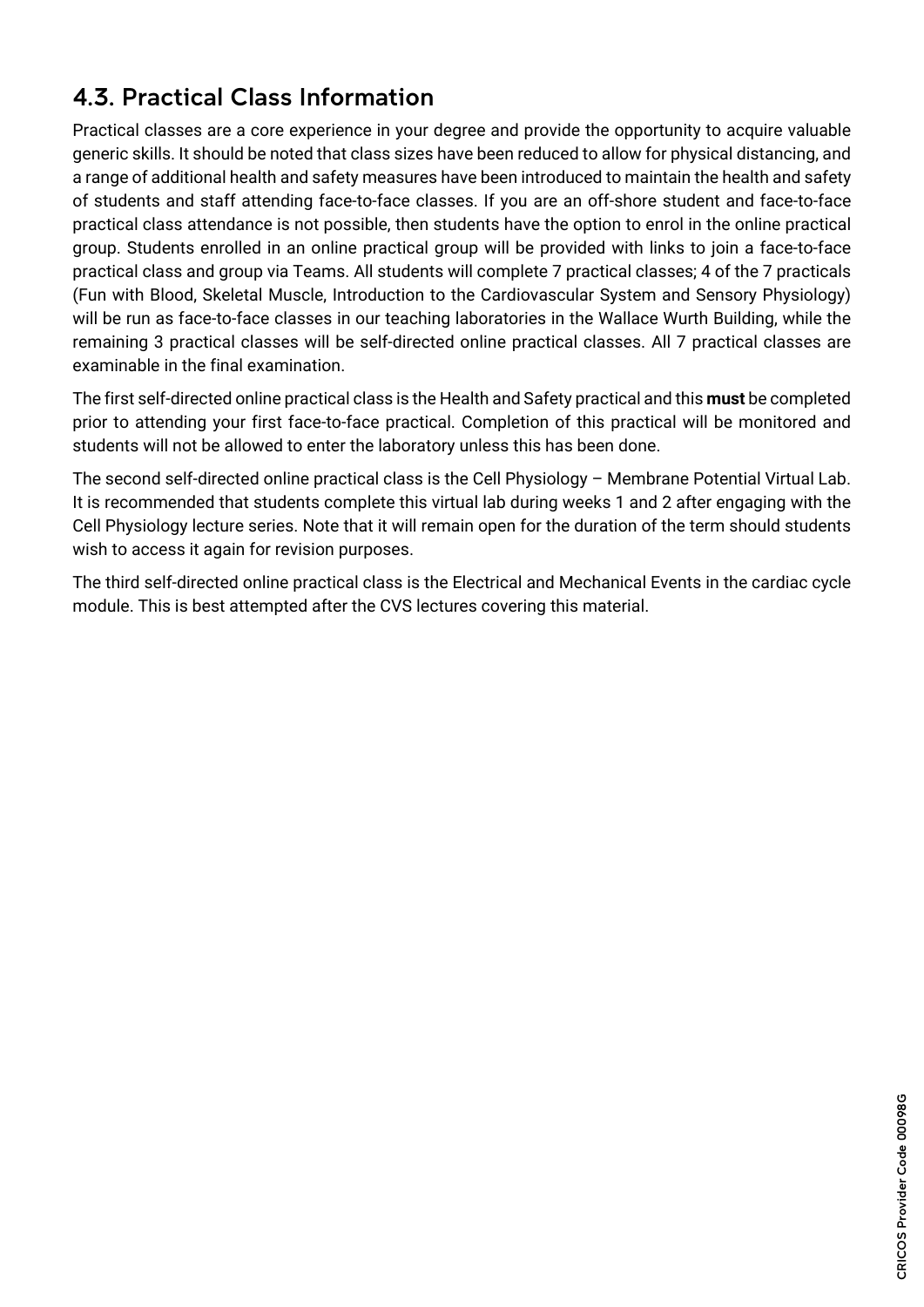| <b>Week</b>    | Day & Time                                                               | <b>Date</b>                  | <b>Prac</b><br>Group                             | <b>Face-to-face practicals</b><br><b>Wallace Wurth East Wing</b><br>LAB 115 & 116 | Prac<br>Group | <b>Online practicals</b>                                                                                                           |
|----------------|--------------------------------------------------------------------------|------------------------------|--------------------------------------------------|-----------------------------------------------------------------------------------|---------------|------------------------------------------------------------------------------------------------------------------------------------|
|                | Orientation week                                                         |                              |                                                  |                                                                                   | All<br>Groups | <b>ONLINE HEALTH &amp;</b><br><b>SAFETY PRACTICAL*</b><br><b>MUST BE DONE BEFORE ATTENDING</b><br>THE FIRST FACE-TO-FACE PRACTICAL |
| $\mathbf{1}$   | <b>Tues 10-1</b><br><b>Tues 2-5</b><br><b>Wed 10-1</b><br><b>Wed 2-5</b> | 15/2<br>15/2<br>16/2<br>16/2 | 1<br>$\overline{2}$<br>3<br>4                    | <b>FUN WITH BLOOD</b>                                                             |               | <b>ONLINE CELL</b><br><b>PHYSIOLOGY-</b><br><b>MEMBRANE</b>                                                                        |
| $\overline{2}$ | <b>Tues 10-1</b><br><b>Tues 2-5</b><br><b>Wed 10-1</b><br><b>Wed 2-5</b> | 22/2<br>22/2<br>23/2<br>23/2 | 5<br>$\,6$<br>7<br>8                             | <b>FUN WITH BLOOD</b>                                                             | All<br>Groups | POTENTIAL VIRTUAL<br><b>LAB</b>                                                                                                    |
| $\overline{3}$ | <b>Tues 10-1</b><br>Tues 2-5<br><b>Wed 10-1</b><br><b>Wed 2-5</b>        | 1/3<br>1/3<br>2/3<br>2/3     | $\mathbf 1$<br>$\overline{\mathbf{c}}$<br>3<br>4 | <b>SKELETAL MUSCLE</b>                                                            |               |                                                                                                                                    |
| $\overline{4}$ | <b>Tues 10-1</b><br><b>Tues 2-5</b><br>Wed 10-1<br><b>Wed 2-5</b>        | 8/3<br>8/3<br>9/3<br>9/3     | 5<br>$\,6$<br>$\overline{7}$<br>8                | <b>SKELETAL MUSCLE</b>                                                            |               |                                                                                                                                    |
| 5              | <b>Tues 10-1</b><br><b>Tues 2-5</b><br><b>Wed 10-1</b><br><b>Wed 2-5</b> | 15/3<br>15/3<br>16/3<br>16/3 |                                                  | <b>NO PRACTICALS</b>                                                              |               |                                                                                                                                    |
| $6\phantom{1}$ | <b>Tues 10-1</b><br><b>Tues 2-5</b><br>Wed 10-1<br><b>Wed 2-5</b>        | 22/3<br>22/3<br>23/3<br>23/3 |                                                  | <b>FLEXIBILITY WEEK</b>                                                           |               |                                                                                                                                    |
| $\overline{7}$ | <b>Tues 10-1</b><br>Tues 2-5<br><b>Wed 10-1</b><br><b>Wed 2-5</b>        | 29/3<br>29/3<br>30/3<br>30/3 | 1<br>2<br>3<br>4                                 | <b>INTRO TO CVS</b>                                                               | All           | <b>ONLINE ELECTRICAL &amp;</b><br><b>MECHANICAL EVENTS</b>                                                                         |
| 8              | <b>Tues 10-1</b><br><b>Tues 2-5</b><br><b>Wed 10-1</b><br><b>Wed 2-5</b> | 5/4<br>5/4<br>6/4<br>6/4     | $\mathbf 5$<br>6<br>$\overline{7}$<br>8          | <b>INTRO TO CVS</b>                                                               | Groups        | IN THE CARDIAC<br><b>CYCLE</b>                                                                                                     |
| 9              | <b>Tues 10-1</b><br><b>Tues 2-5</b><br>Wed 10-1<br>Wed 2-5               | 12/4<br>12/4<br>13/4<br>13/4 | 1<br>$\overline{\mathbf{c}}$<br>3<br>4           | <b>SENSORY PHYSIOLOGY</b>                                                         |               | N/A                                                                                                                                |
| 10             | <b>Tues 10-1</b><br><b>Tues 2-5</b><br>Wed 10-1<br>Wed 2-5               | 19/4<br>19/4<br>20/4<br>20/4 | 5<br>6<br>$\overline{7}$<br>8                    | <b>SENSORY PHYSIOLOGY</b>                                                         |               | N/A                                                                                                                                |

## **Face to Face Practical Groups (1 – 8)**

Exam Period: 29 April – 12 May Supplementary Exam Period: 23 May – 27 May

#### **COMPULSORY LAB COATS REQUIRED FOR "SHADED" CLASSES**

**You MUST complete the online Health & Safety practical class prior to attending your first faceto-face practical class (Fun with Blood). If you have not completed this online practical, you will NOT be permitted to attend the Fun with Blood practical class.**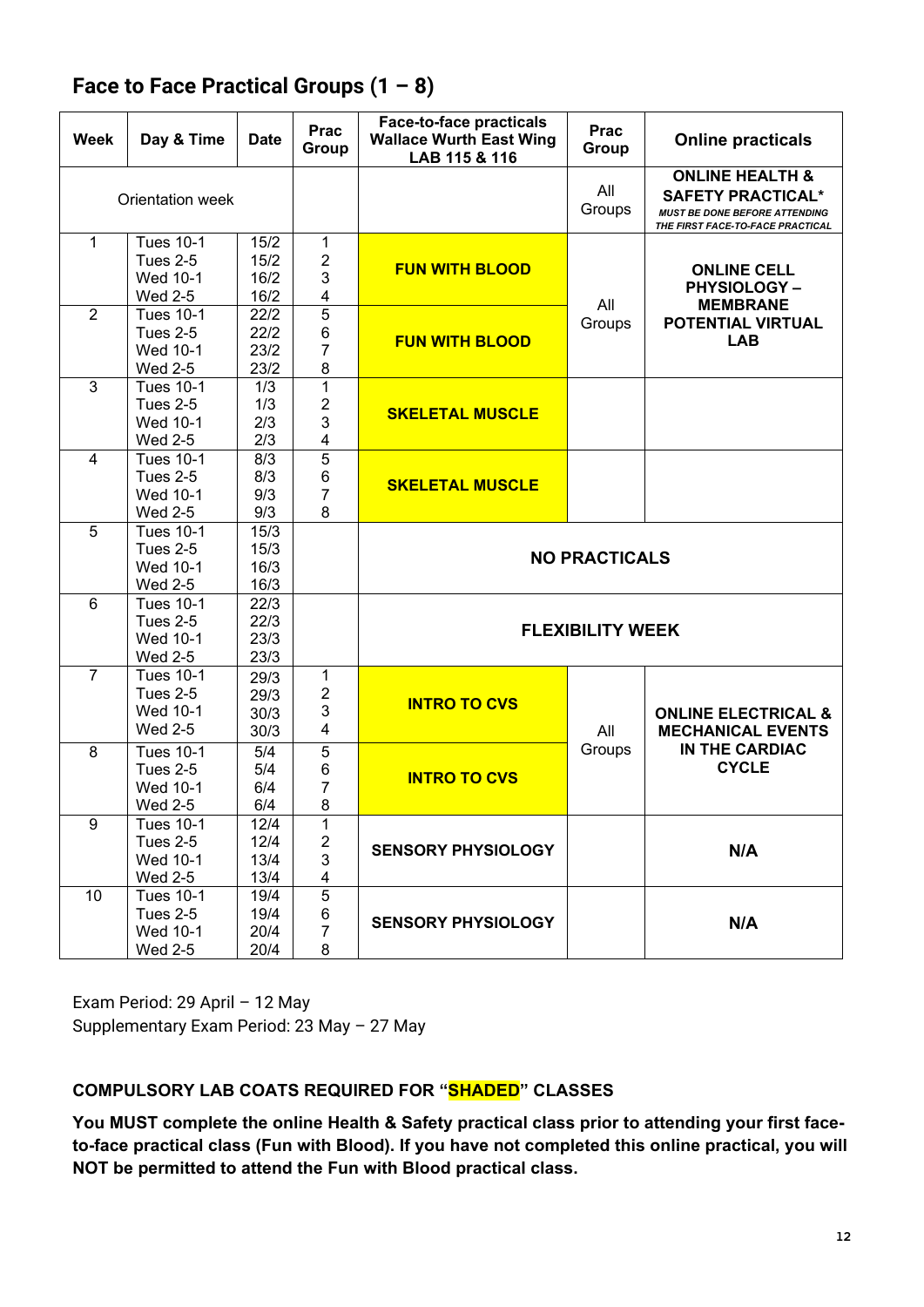## **Laboratory Regulations and Behaviour**

Health and Safety is a primary concern for both students and staff working in any laboratory.

#### **The following regulations MUST be adhered to when participating in Physiology practical classes:**

- Each practical class has a student risk assessment (SRA) and a student safe working procedure (SSWP) associated with it.
- The SRA identifies the hazards and risks associated with the particular practical and outlines appropriate controls that must be followed to minimize these risks. The SRA also lists the personal protective equipment (PPE) that students are required to wear for that class, emergency procedures and clean up and waste disposal instructions. Please note that the SRA has been updated carefully to incorporate COVID-19 safety precautions.
- The SSWP provides background information relating to the class and outlines the procedures to be carried out in that class.
- Students must read the practical notes and sign the SRA prior to commencing the class.
- In each laboratory there are also more comprehensive school approved risk assessments, associated safe work procedures and safety data sheets (SDS) for each particular class. You may refer to these if you require further information. First aid kits and specific spill kits are also located in the laboratories.
- If any accidents or incidents occur, they should be reported immediately to the demonstrator in charge of the class who will record the incident and recommend what further action is required.
- Students are required to wear the appropriate PPE for each class. As part of our COVID-19 safety precautions, students must wear surgical facemasks in addition to other PPE required for the class. Students should bring their own masks, or they can purchase one from the Technical staff or on campus.
- Enclosed shoes are mandatory for entering any laboratory and you will not be permitted to participate in the practical if you are not wearing appropriate footwear. Most practical classes will also require a lab coat which you must provide. You must regularly wash your lab coat. If you do not bring your lab coat to these classes, you will not be able to participate.
- Many classes will require you to wear gloves (which will be provided). Gloves must be removed before writing in lab books and using computers or other electrical equipment.
- You must not wear lab coats or gloves outside the laboratory.
- You must not eat or drink in any laboratory.
- Students are expected to arrive on time. Any student arriving more than 10 minutes late may be refused entry.
- Mobile phones should be turned off before entering the class.
- Laboratory computers may only be used for work relating to the practical class.
- It is expected that students behave appropriately in laboratory classes. In the event of inappropriate behaviour students may be asked to leave.
- It is of course vital that animals used in practical classes MUST be treated humanely and with respect. Taking photos is **ABSOLUTELY UNACCEPTABLE** and will result in removal from the class and a referral to the Head of Department.

The procedures used in the laboratory classes involving the use of animals have been approved by the UNSW Animal Ethics Committee on the Use of Animals in Research and Teaching (Approval Number: ACEC 19/67B expiring May 2022).

Experiments in this course, which involve the use of human subjects, have been considered and approved by the School of Medical Sciences Teaching Ethics Committee on Experimental Procedures Involving Human Subjects for teaching. Practical classes involving your participation as a subject requires you to read the Participant information sheet and sign a witnessed, informed consent form.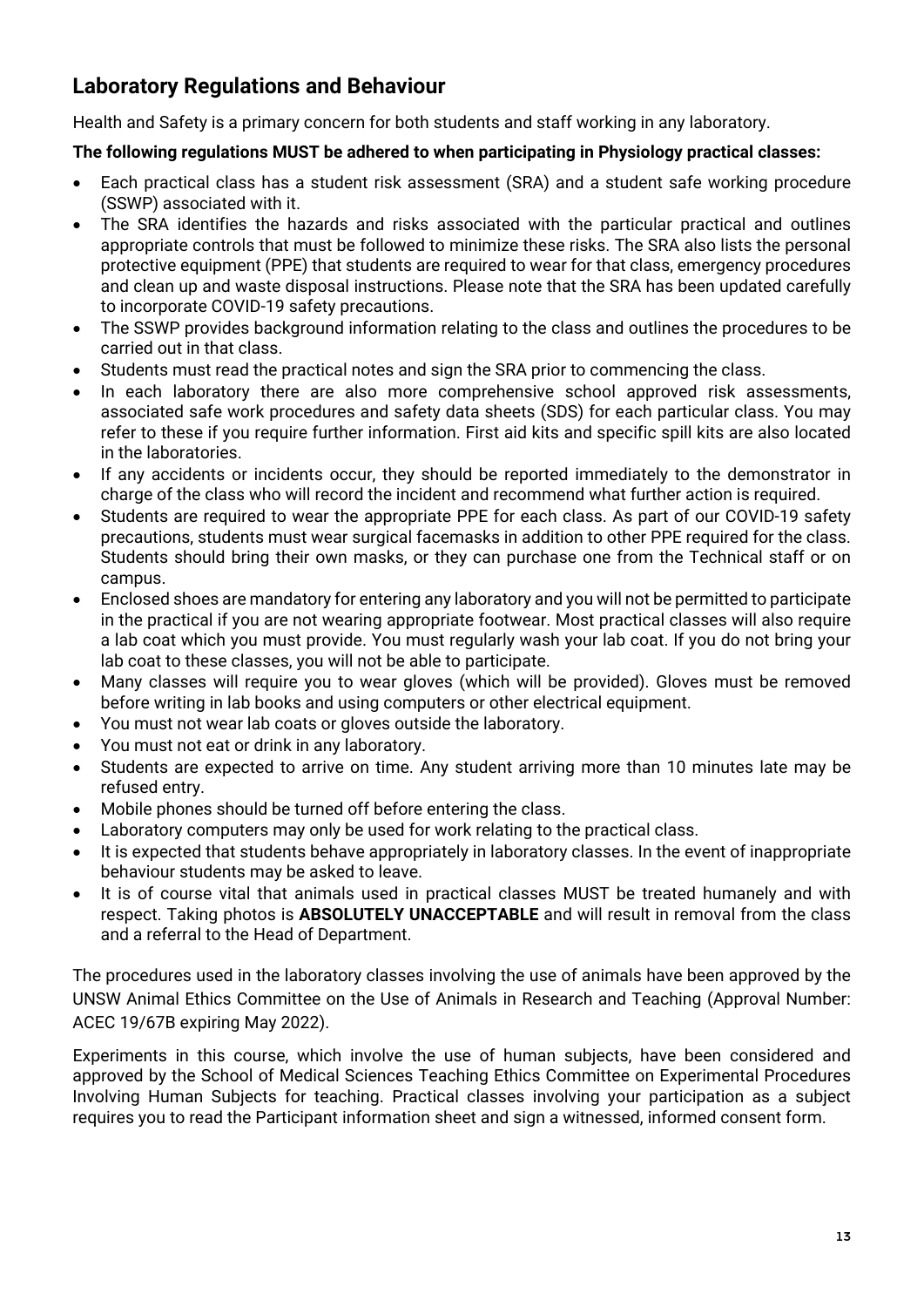## **Practical Work in Physiology**

An important component of our Physiology courses is the practical work. All the classes have been carefully considered and they are included for various reasons. It is hoped that students will not only gain maximum benefit from the content of the classes but will understand why they are included.

The scope of the practical work in the different courses offered is determined by a number of factors such as the level of the course, the perceived needs of the students for whom the course is intended, and the safety of different experimental procedures. Some valuable classes have always been beyond the financial or human resources of the Department, and regrettably financial and other pressures continue to militate against the practical component of the curriculum.

The following should help students understand why the course is given and why the classes have been chosen.

**Why practical work**? The value of having practical work at all may be questioned. It is sometimes said that one could use the time simply in working from a book or notes and learn more. This may be true in the short term in some instances. But even if it were true, one must understand that the purpose of the course is not merely to acquire as much book learning as possible in the minimum time. In discussing Medicine, Sir William Osler once said, "*To study Medicine without books is to sail an uncharted sea; to study Medicine without seeing patients is not to go to sea at all"*. Much the same could be said about studying science without experiments. The practical course in an undergraduate curriculum cannot produce a fully fledged scientist any more than a few yacht races can produce a master mariner; but at least doing some experiments will give an insight into how knowledge is obtained, and how the results of experiments depend not only on what we measure but how we measure it.

These classes show important principles or methods, and it must also be realized that many graduates from the Science course will work in health-related areas.

As far as possible the classes in the practical course cover a wide range of physiological systems. We have also incorporated several different types of practical classes which provide information on how physiological systems function as well as allowing students to develop various practical and safety skills in the laboratory.

Some of the different sorts of practical classes are listed below.

- 1. **Training in general laboratory practice.** Examples are the online Health and Safety modules, and the face-to-face Fun with Blood class. Both are designed to warn students of the dangers of some laboratory procedures and to teach how to minimize these dangers.
- 2. **Classes on human subjects.** Much of physiology has been, and will continue to be, driven by an interest in human function. Therefore, it is desirable that students perform a number of experiments on one another and learn what it is like to be a subject. They also learn the sensitivities of one another and the carrying out of these experiments is some introduction to what they may be doing later in their careers.

These classes illustrate physiological principles but have other values. For example the class on human blood pressure introduces students to a very common clinical measurement; and the classes on respiratory gas exchange and control of respiration (term 2) give an introduction to some of the physiological testing or monitoring procedures used in operating theatres, in intensive care units, or in a sports medicine laboratory.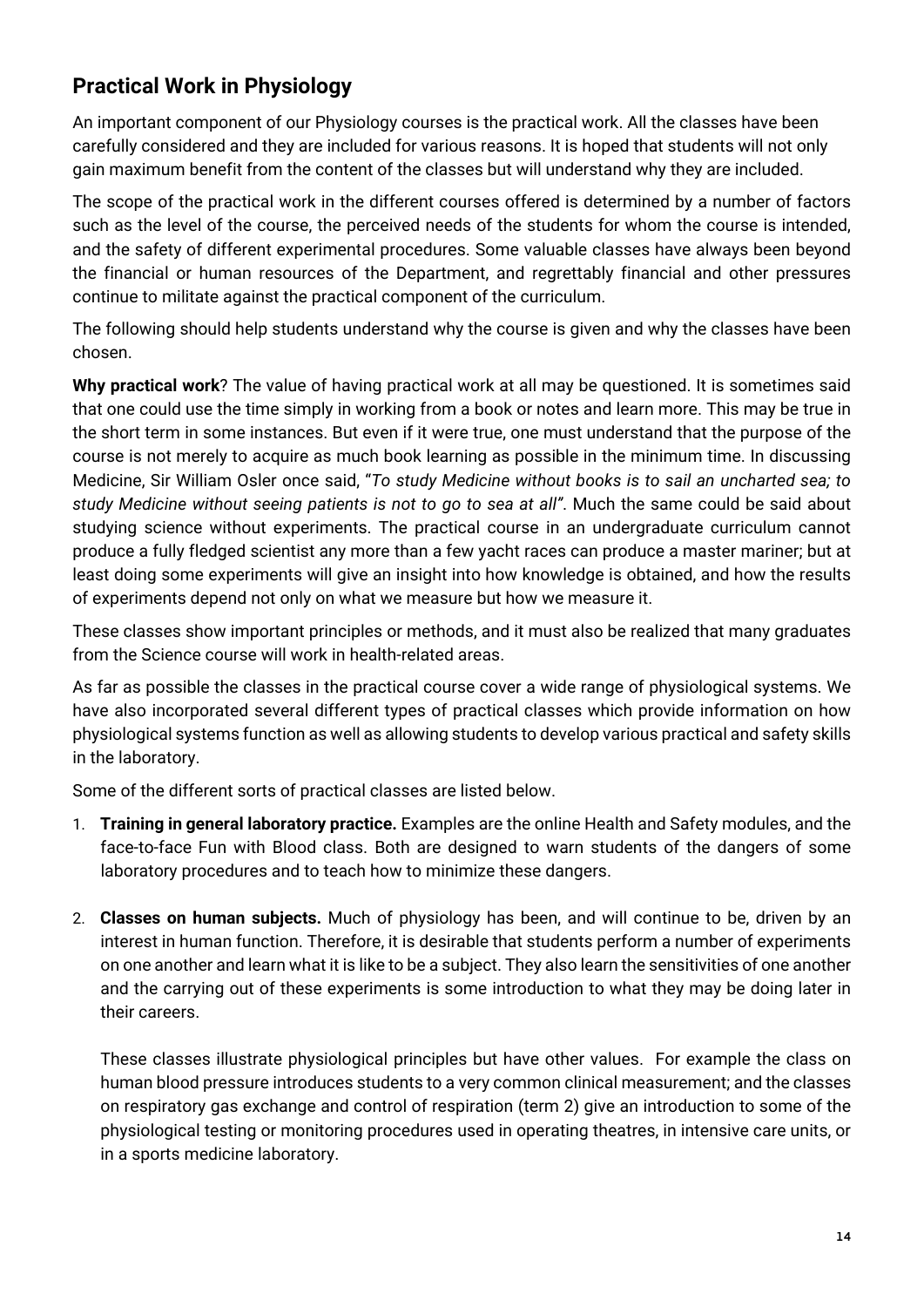3. **Classes using animals.** There are several reasons for classes involving use of animals. Many of the advances in Physiology and related sciences have come from animal-based research, and in the foreseeable future many more advances will come from such work. It is vital that students are acquainted with the use of animals so that they can understand how present knowledge has been obtained and how it may change in the future. If there is no exposure to animal based experiments, it is all too easy to fall into one of two errors. It can be thought (wrongly) that animal experiments cannot be applicable to human beings; or it can be thought (also wrongly) that animal results can be transferred directly to human beings. Some examples illustrate this. Many of the cardiovascular reflexes that apply to humans can be shown well in the rabbit, or other experimental animals, and these cannot be shown in class in the intact animal or in a human being. However, study of the rabbit shows that its resting heart rate is much higher than that of humans - the two species have a different resting balance in the influence of the sympathetic and parasympathetic nervous systems. Without study of rabbits or other animals, one cannot see how these vital reflexes operate; nor can one see the limitation of animals as experimental models.

For experiments on muscle contraction, amphibian preparations are used. They have advantages in several important respects. The red cells of the amphibian are nucleated and larger than those of mammals and so are easier to see under the microscope. Also, the preparations from these coldblooded animals last better at room temperature than preparations from a warm-blooded mammal. Much of the knowledge of the properties of nerve fibres and muscle has been gained from studies on cold-blooded animals.

It is of course vital that animals in classes are treated humanely and with respect and it is important that students are given instruction in these aspects, both by word and example.

- 4. **Classes on cells**. The basis of animal function is the cell and some classes study the properties of cells on their own rather than the properties of organ systems. An example is the section on blood typing included in the class on Fun with Blood.
- 5. **Classes based on computers**. A number of classes involve computer simulated experiments. This is partly in response to pressures on resources and partly because some aspects of the course are better taught in this way. For instance, the accurate, direct recording of membrane and action potentials in nerves requires extensive experience and specialised equipment making it impractical for a large introductory Physiology course. In this case students can be given ideal results and from there calculate the properties of the nerve.

There are other benefits of the practical course. The experiments are not designed for fast learning, but they give greater depth of study in some areas. The classes also provide an opportunity for students and staff to meet and discuss the work together, in a different setting from the tutorial class. Many problems of understanding are resolved in this way.

We believe that the present practical course is a good balance between what is ideal and what is readily achievable. It includes classes with a number of different approaches and on different systems of the body. We hope that all students will find it stimulating and profitable, and the Department is always open to suggestions as to how improvements can be made.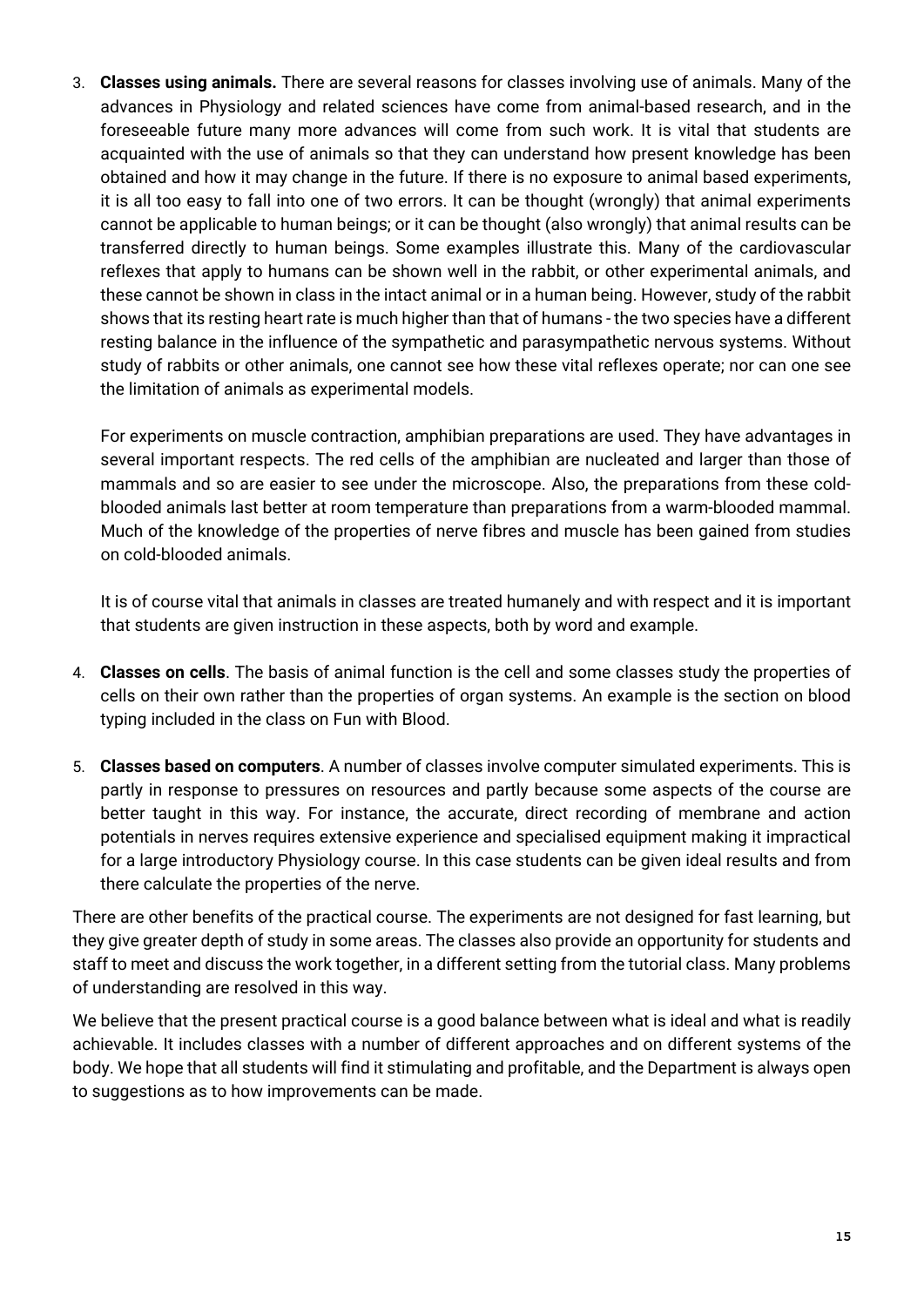## <span id="page-15-1"></span><span id="page-15-0"></span>5.1. Assessment tasks

The exams will be held online as remote, open book exams, and more details will be given closer to the exam dates.

| <b>Assessment</b><br>task                              | Length           | Weight | <b>Mark</b>                                                                                                                                                                                                                                                                                                                                                                                                                                                                                                                                  | Due date                              |
|--------------------------------------------------------|------------------|--------|----------------------------------------------------------------------------------------------------------------------------------------------------------------------------------------------------------------------------------------------------------------------------------------------------------------------------------------------------------------------------------------------------------------------------------------------------------------------------------------------------------------------------------------------|---------------------------------------|
| 1: Mid-term                                            | 55 min           | 20%    | Wednesday 16th March 9-10am                                                                                                                                                                                                                                                                                                                                                                                                                                                                                                                  | Week 5                                |
| $(+5$ min<br><b>Theory Exam</b><br>reading<br>time)    |                  |        | 10 multiple choice questions on material covered in<br>all Cell Physiology, Muscle and ANS lecture material<br>and tutorials and                                                                                                                                                                                                                                                                                                                                                                                                             | Wed 9am<br>16 March                   |
|                                                        |                  |        | Two approximately 17-minute short answer<br>questions: one on Cell Physiology and one on<br>Muscle.                                                                                                                                                                                                                                                                                                                                                                                                                                          |                                       |
| 2: Tutorials                                           | varied           | 10%    | 5 online tutorials (2% each) related to each of the<br>major lecture topics. You will be required to interact<br>and provide answers to questions online in Moodle.<br>You can attempt these tutorials as many times as<br>you wish but you need to score 90% or more by the<br>due date in order to attain the 2% course credit<br>assigned to each of the online tutorials.                                                                                                                                                                | Refer to<br>4.2<br>Course<br>Schedule |
| $3: Post-$<br>laboratory<br>Revision<br><b>Modules</b> | varied           | 10%    | 4 post-laboratory revision modules (2.5% each), one<br>for each of the face-to-face practical classes. The<br>post-lab modules are accessed via Moodle and<br>should be completed after the respective practicals<br>as they have been designed to consolidate your<br>understanding of the material covered in the<br>practical. You can attempt these revision modules<br>as many times as you wish but you need to score<br>90% or more by the due date in order to attain the<br>2.5% course credit assigned to each revision<br>module. | Refer to<br>4.2<br>Course<br>Schedule |
| 4: Final Exams                                         |                  |        | Exam period $-29$ April $-12$ May                                                                                                                                                                                                                                                                                                                                                                                                                                                                                                            | Exam                                  |
| Part $1 -$                                             | Part 1           | 35%    | Part 1 covers topics in the second half of the                                                                                                                                                                                                                                                                                                                                                                                                                                                                                               | $period -$<br>exact                   |
| Theory                                                 | 90 min<br>Part 2 | 25%    | course and consists of 20 MCQs and three<br>approximately 17-minute short answer questions:<br>one on CVS, one on Blood and one on<br>Neurophysiology                                                                                                                                                                                                                                                                                                                                                                                        | dates $/$<br>times to<br>be           |
| Part $2 -$<br>Practical                                | $60$ min         |        | Part 2 covers material from the Practical Classes<br>throughout the whole course and is comprised of<br>30 MCQs.                                                                                                                                                                                                                                                                                                                                                                                                                             | advised                               |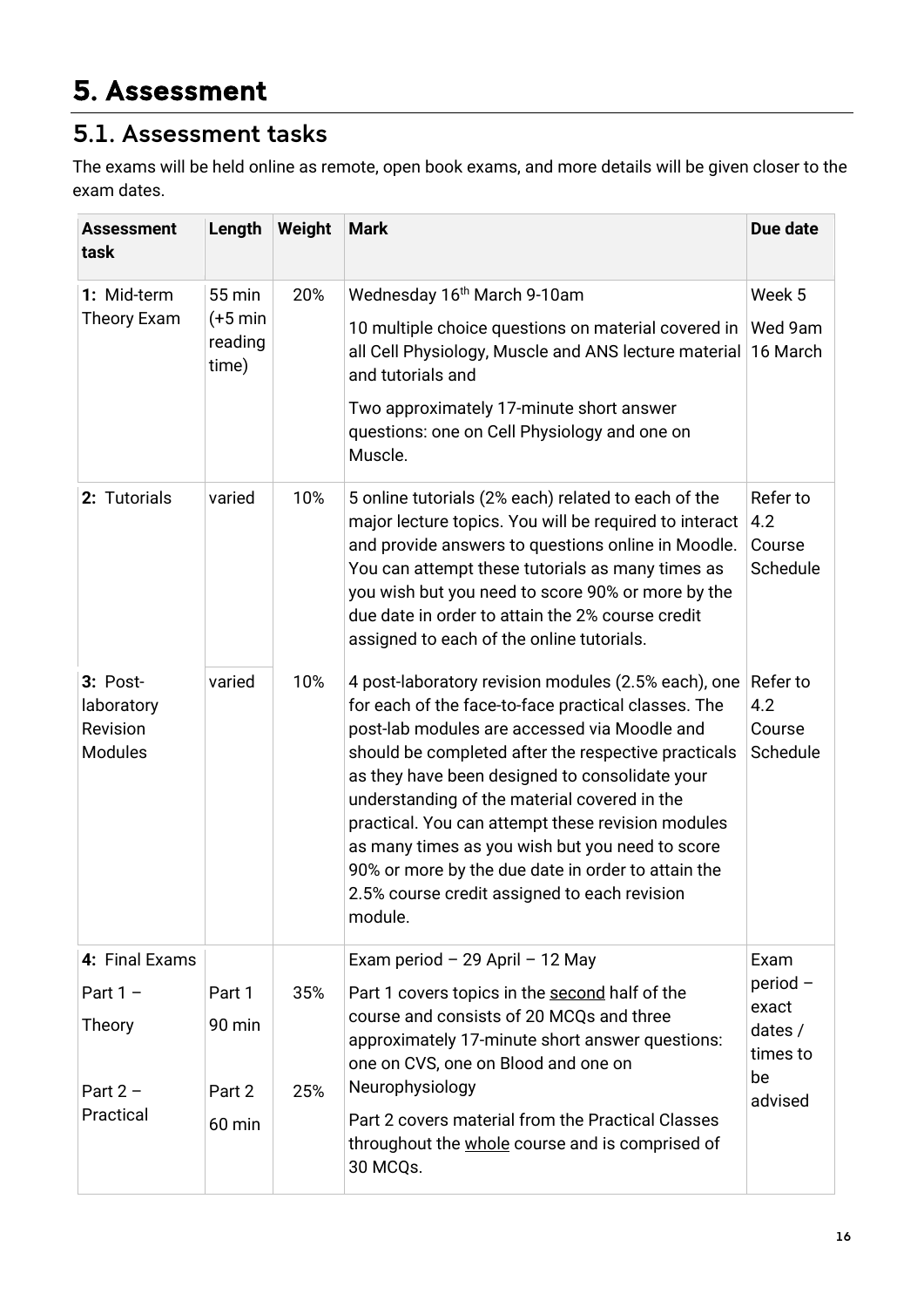## **Further information**

UNSW grading system:<https://student.unsw.edu.au/grades>

UNSW assessment policy:<https://student.unsw.edu.au/assessment>

#### <span id="page-16-0"></span>5.2. Assessment criteria and standards

#### **Grading of online tutorials**

There are five major tutorial topics: Cell Physiology, Muscle, Cardiovascular System (CVS), Blood and Neurophysiology. Within each of these major tutorial topics, some are broken down into smaller subtopic modules (e.g. Cell Physiology part 1, part 2, and part 3; see below).

Each of the major tutorial topics contribute 2% towards the final course grade. The grades for the smaller sub-topic modules within a major topic are equally weighted and thus depend on the number of smaller modules within that topic (e.g. for muscle there are 4 sub-topic modules, which are each worth 0.5%, whereas for the Cardiovascular System, there are only 2 sub-topic modules, which are therefore each worth 1%).

**Remember that you need to achieve a minimum score of 90% in a particular tutorial module by the due date in order to be awarded the grade for that module. If you do not achieve the required minimum score, the gradebook will either show no grade or a zero grade for that particular module and you will need to attempt it again before the due date.**

| <b>Major Tutorial Topic</b>                              | <b>Sub-topic Module</b>                               | Grade |
|----------------------------------------------------------|-------------------------------------------------------|-------|
| <b>Tutorial 1: Cell Physiology</b>                       | Part 1: Cell membrane and membrane transport          | 0.67  |
|                                                          | Part 2: Action potential                              | 0.67  |
|                                                          | Part 3: Synapse                                       | 0.66  |
|                                                          | <b>Maximum Total for Cell Physiology</b>              | 2.00  |
| <b>Tutorial 2: Muscle</b>                                | Part 1: Skeletal Muscle                               | 0.50  |
|                                                          | Part 2: Smooth Muscle                                 | 0.50  |
|                                                          | Part 3: Cardiac Muscle                                | 0.50  |
|                                                          | Part 4: Comparing skeletal, cardiac and smooth muscle | 0.50  |
|                                                          | <b>Maximum Total for Muscle</b>                       | 2.00  |
| <b>Tutorial 3: CVS</b>                                   | Part 1: CVS lectures 1-4                              | 1.00  |
|                                                          | Part 2: CVS lectures 5-9                              | 1.00  |
|                                                          | <b>Maximum Total for CVS</b>                          | 2.00  |
| <b>Tutorial 4: Blood</b>                                 | Only 1 part: Blood                                    | 2.00  |
|                                                          | <b>Maximum Total for Blood</b>                        | 2.00  |
| <b>Tutorial 5: Neurophysiology</b> Part 1: Neural coding |                                                       | 0.66  |
|                                                          | Part 2: Wiring a brain                                | 0.67  |
|                                                          | Part 3: Concept maps                                  | 0.67  |
|                                                          | <b>Maximum Total for Neurophysiology</b>              | 2.00  |

The grades for all the tutorial modules are outlined below: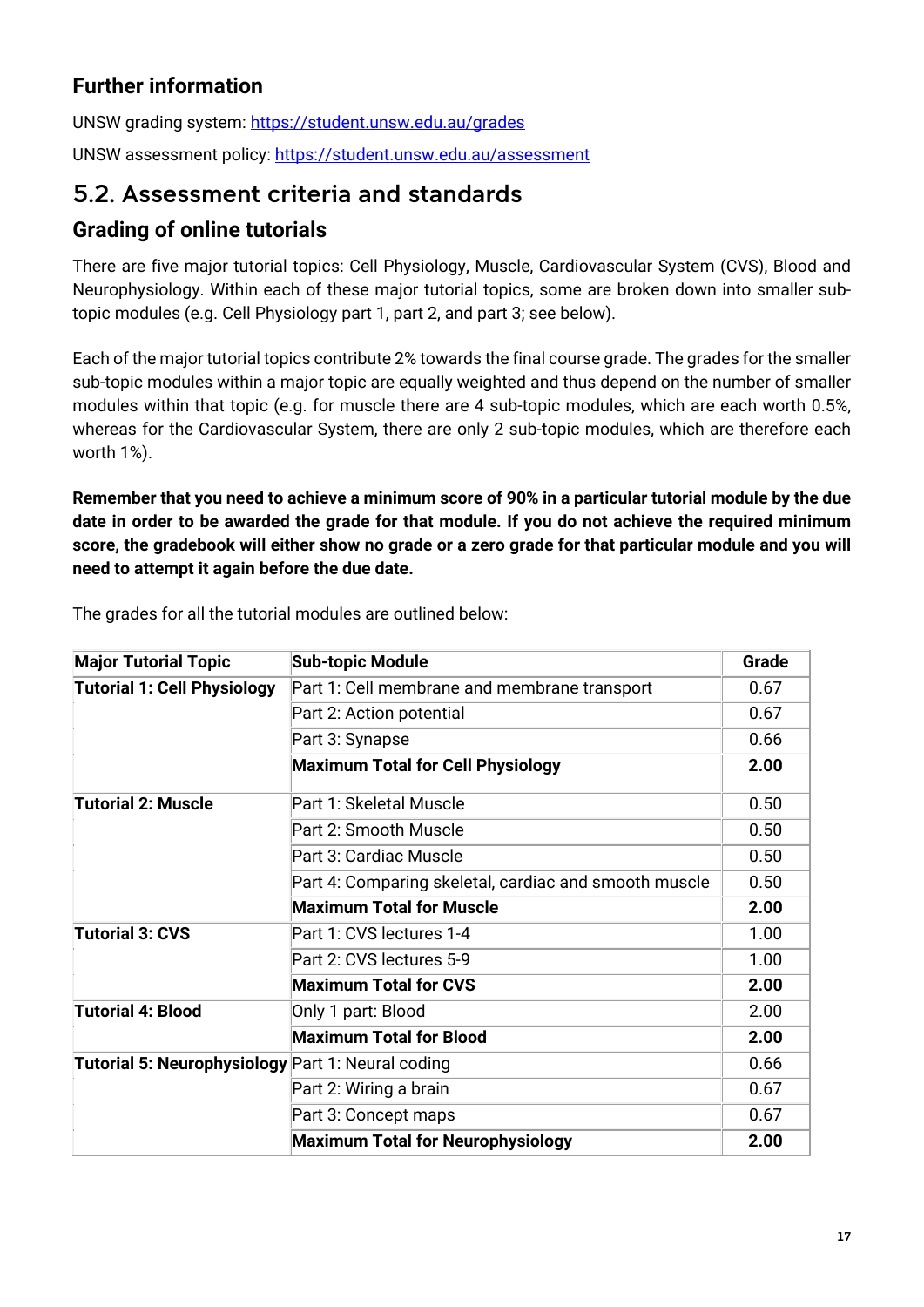## **Grading of post-laboratory revision modules**

There are 4 post-laboratory revision modules, one for each of the face-to-face practical classes: Fun with Blood, Skeletal Muscle, Introduction to CVS and Sensory Physiology. Each post-laboratory revision module is accessed via Moodle and contributes 2.5% towards the final course grade. You will be required to interact and provide answers to questions online in Moodle, and you will receive feedback to help you understand why your answers are correct or incorrect.

**Remember that you need to achieve a minimum score of 90% in a particular post-laboratory revision module by the due date in order to be awarded the grade for that module. If you do not achieve the required minimum score, the gradebook will either show no grade or a zero grade for that particular module and you will need to attempt it again before the due date.**

## <span id="page-17-0"></span>5.3. Submission of assessment tasks

Tutorials and post-lab revision modules are to be completed online in Moodle. Exams will also be held online as remote, open book exams. More details will be given closer to the exam dates.

#### **Applications for Special Consideration**

If you believe that your performance in a course, either during term or in an examination, has been adversely affected by sickness or for any other reason, you should ask for special consideration in the determination of your results. Such requests should be made as soon as practicable after the problem occurs. **Special consideration sought more than three days after an examination in a course WILL NOT be accepted except in TRULY exceptional circumstances.**

An application for special consideration must be made via Online Services in myUNSW. **You must obtain and attach Third Party documentation (e.g. medical certificates) before submitting the application. Failure to do so may result in the application being rejected.** Log into myUNSW and go to My Student Profile tab > My Student Services channel > Online Services > Special Consideration. Once completed, submit to [UNSW Student Central](https://student.unsw.edu.au/central) (https://student.unsw.edu.au/central). In addition to this, you should also inform the course convenor that you have applied for special consideration.

**UNSW has a Fit to Sit / Submit rule**, which means that if you sit an exam or submit a piece of assessment, you are declaring yourself fit to do so and cannot later apply for Special Consideration. If you miss an assessment and have applied for Special Consideration, this will be taken into account when your final grade is determined. You should note that marks derived from completed assessment tasks may be used as the primary basis for determining an overall mark e.g. by extrapolating from your percentile rank on those tasks. Where appropriate, supplementary examination may be offered. **These will be held between** Monday 23rd May and Friday 27th May for Term 1 2022 **so you MUST ensure that you are available throughout this period.**

Normally, if you miss an exam (without medical reasons) you will be given an absent fail. If you start an exam late no time extension will be granted. Please refer to [student.unsw.edu.au/special-consideration](https://student.unsw.edu.au/special-consideration) for further details regarding special consideration.

#### **Repeating students**

Practical class exemptions may be granted to repeat students but students must check with the course convenor whether they have exemption prior to their first practical class. All students must be familiar with the material covered in the practical classes. All students must do the practical component of the final exam.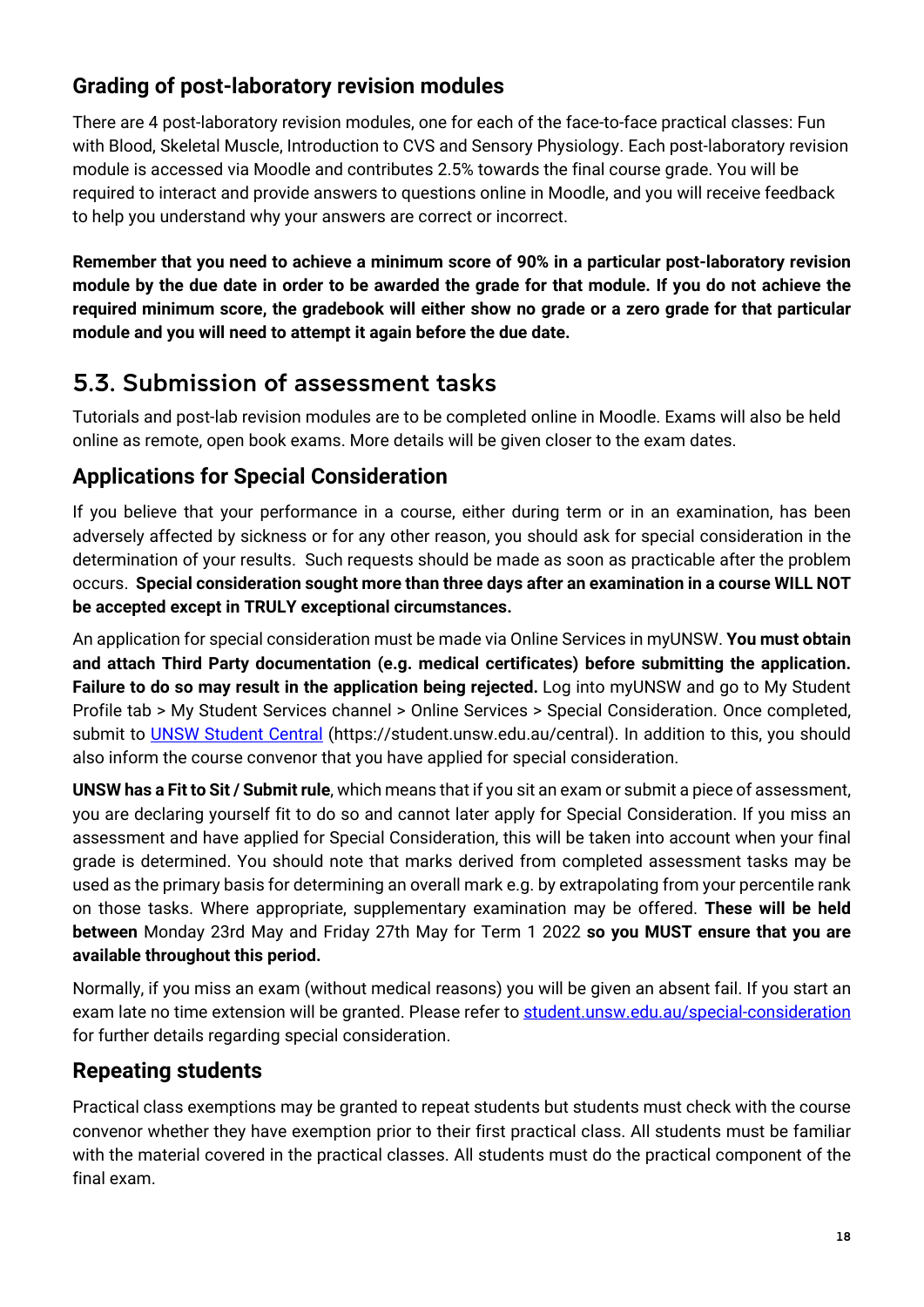### **Educational Adjustments**

Those students who have a disability that requires some adjustment in their teaching or learning environment are encouraged to discuss their study needs with the course convenor prior to, or at the commencement of their course, or with the Disability Advisor in the Equitable Learning Services unit (formerly Disability Support Services) (9385 4734 or [https://student.unsw.edu.au/els\)](https://student.unsw.edu.au/els). Students that have been granted an Equitable Learning Plan (ELP) should email this to the Course Convenors [\(l.ulman@unsw.edu.au](mailto:l.ulman@unsw.edu.au) and [n.marden@unsw.edu.au\)](mailto:n.marden@unsw.edu.au) as soon as possible in the term.

Issues to be discussed may include access to materials, signers or note-takers, the provision of services and additional exam and assessment arrangements. Early notification is essential to enable any necessary adjustments to be made.

## <span id="page-18-0"></span>5.4. Feedback on assessment

#### **Feedback on Mid-term Exam, Online Tutorials and Post-laboratory Revision Modules**

Model answers to the short answer questions in the mid-term exam will be posted up in Moodle as soon as possible after the exam. Students will be given temporary access to their own submitted answers and will be able to see where they went wrong by comparing their answers to the model answer supplied.

The online tutorials and post lab modules are interactive and will let the student know if they have provided an incorrect answer.

#### **Formative Online Feedback Quizzes**

Aside from the graded assessments, we also have a series of formative online feedback quizzes relating to each lecture topic. While there is no course credit assigned to these quizzes, they allow you to test your understanding of each topic and half the questions in the theory exams will be taken directly from the bank while the other half will be modified bank questions. These quizzes will be available via Moodle throughout the entire term but are best attempted after completion of the corresponding lectures. These quizzes are designed to be used as a study aid and you will receive immediate detailed feedback after submitting your answers. You can attempt these formative quizzes in your own time and as many times as you wish.

Please note that online feedback quizzes are intended to motivate your study, provide feedback on your progress and to stimulate your learning. There is published data which demonstrates that students who participate in online feedback assessments perform significantly better than their peers in end of course examinations.

When attempting each online feedback assessment, it is recommended that you complete it under exam conditions (by exam conditions, we mean you should do it by yourself, don't look up the answers as you do it, and commit yourself to an answer), at least the first time you attempt it. This will provide the most realistic appraisal of your performance.

Give yourself plenty of time and attempt the feedback assessment in a place where you won't be interrupted. If you are attempting to simulate exam conditions, you should allow up to 2 minutes per question.

Write down items that you are not sure about as you go. Even if you get the question right, you should still read further about anything that is unclear to you.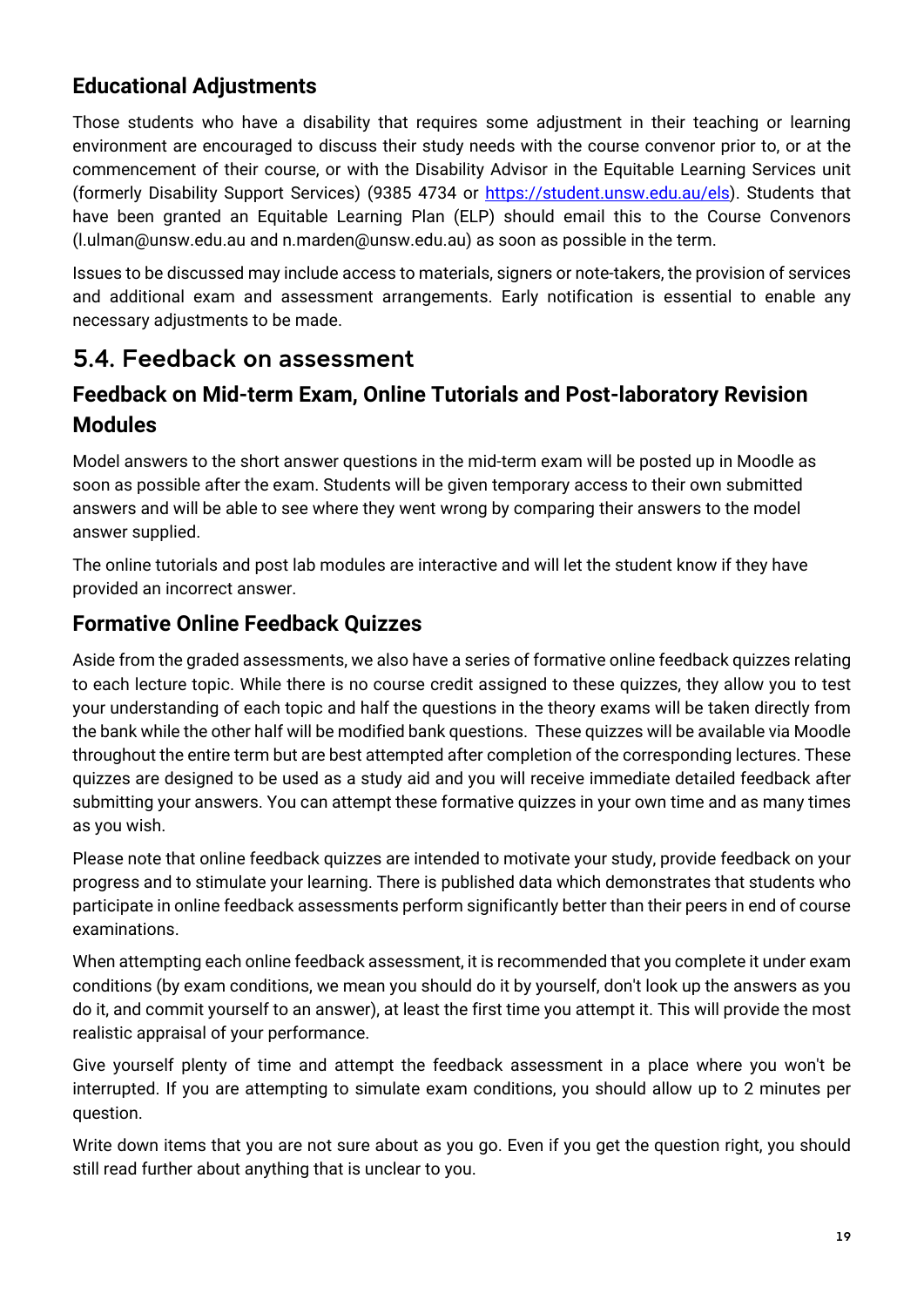If you don't agree with, or can't understand the reason for an answer, ask the appropriate member of academic staff. If you are not sure who that is, ask your colleagues or the course convenor.

# <span id="page-19-0"></span>6. Academic integrity, referencing and plagiarism

**Academic integrity** is fundamental to success at university. Academic integrity can be defined as a commitment to six fundamental values in academic pursuits**:** honesty, trust, fairness, respect, responsibility and courage.*[1](#page-19-1)* At UNSW, this means that your work must be your own, and others' ideas should be appropriately acknowledged. If you don't follow these rules, plagiarism may be detected in your work.

Further information about academic integrity and **plagiarism** can be located at:

- The Current Students site *<https://student.unsw.edu.au/plagiarism>***,** and
- The ELISE training site *<http://subjectguides.library.unsw.edu.au/elise/presenting>*

The Conduct and Integrity Unit provides further resources to assist you to understand your conduct obligations as a student: *<https://student.unsw.edu.au/conduct>*.

The School of Medical Sciences will not tolerate plagiarism in submitted written work. The University regards this as academic misconduct and imposes severe penalties. Evidence of plagiarism in submitted assignments, etc. will be thoroughly investigated and may be penalised by the award of a score of zero for the assessable work. Flagrant plagiarism will be directly referred to the Division of the Registrar for disciplinary action under UNSW rules.

Plagiarism at UNSW is defined as using the words or ideas of others and passing them off as your own. Examples include:

| Copying                       | Using the same or very similar words to the original text or idea without acknowledging<br>the source or using quotation marks. This includes copying materials, ideas or concepts<br>from a book, article, report or other written document, presentation, composition,<br>artwork, design, drawing, circuitry, computer program or software, website, internet,<br>other electronic resource, or another person's assignment, without appropriate<br>acknowledgement.                                                                                                                            |
|-------------------------------|----------------------------------------------------------------------------------------------------------------------------------------------------------------------------------------------------------------------------------------------------------------------------------------------------------------------------------------------------------------------------------------------------------------------------------------------------------------------------------------------------------------------------------------------------------------------------------------------------|
| Inappropriate<br>paraphrasing | Changing a few words and phrases while mostly retaining the original structure and/or<br>progression of ideas of the original, and information without acknowledgement.<br>This also applies in presentations where someone paraphrases another's ideas or words<br>without credit and to piecing together quotes and paraphrases into a new whole, without<br>appropriate referencing.                                                                                                                                                                                                            |
| <b>Collusion</b>              | Presenting work as independent work when it has been produced in whole or part in<br>collusion with other people. Collusion includes<br>students providing their work to another student before the due date, or for the<br>purpose of them plagiarising at any time<br>paying another person to perform an academic task and passing it off as your own<br>٠<br>stealing or acquiring another person's academic work and copying it<br>offering to complete another person's work or seeking payment for completing<br>academic work.<br>This should not be confused with academic collaboration. |

<span id="page-19-1"></span><sup>1</sup> International Center for Academic Integrity, 'The Fundamental Values of Academic Integrity', T. Fishman (ed), Clemson University, 2013.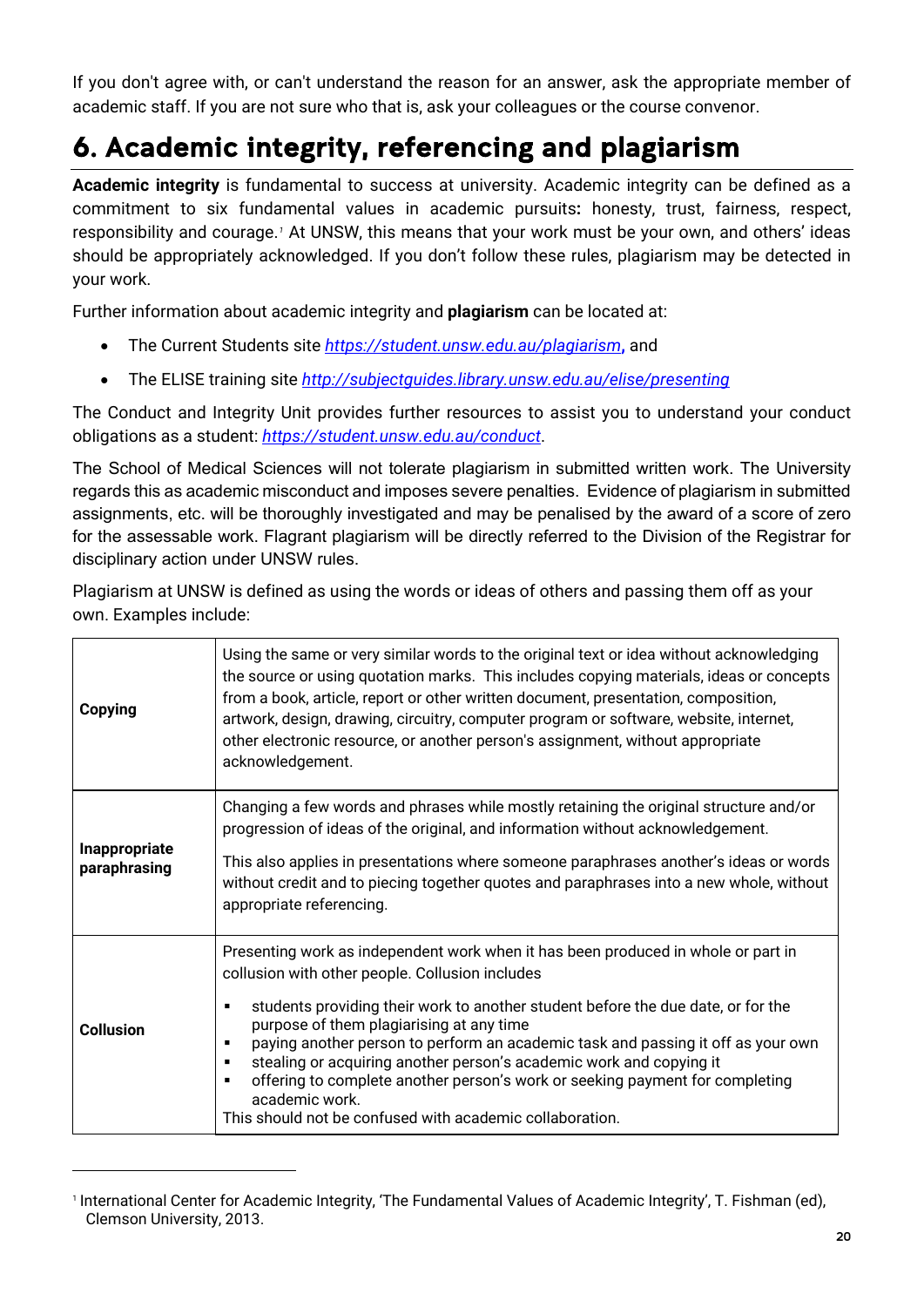| Inappropriate<br>citation | Citing sources which have not been read, without acknowledging the 'secondary' source<br>from which knowledge of them has been obtained.                                                                                                                                                                              |
|---------------------------|-----------------------------------------------------------------------------------------------------------------------------------------------------------------------------------------------------------------------------------------------------------------------------------------------------------------------|
| Self-plagiarism           | 'Self-plagiarism' occurs where an author republishes their own previously written work<br>and presents it as new findings without referencing the earlier work, either in its entirety<br>or partially.                                                                                                               |
|                           | Self-plagiarism is also referred to as 'recycling', 'duplication', or 'multiple submissions of<br>research findings' without disclosure. In the student context, self-plagiarism includes re-<br>using parts of, or all of, a body of work that has already been submitted for assessment<br>without proper citation. |

Students are reminded of their Rights and Responsibilities in respect of plagiarism, as set out in the University Undergraduate and Postgraduate Handbooks and are encouraged to seek advice from academic staff whenever necessary to ensure they avoid plagiarism in all its forms.

# <span id="page-20-0"></span>7. Readings and resources

We will be using the UNSW Moodle learning management system to provide you with information about the course and access to online resources. Lecture notes, online modules, access to your grades, course documents and reference material can all be found on the course Moodle site. For System Requirements for Moodle refer to:<https://www.student.unsw.edu.au/moodle-system-requirements>

All resources such as textbooks and some reference materials are available through moodle. The textbook for this course is:

**PRINCIPLES OF HUMAN PHYSIOLOGY** by Cindy L. Stanfield, Global Edition (6<sup>th</sup> edition), 2016, published by Pearson Education. Books are available from the UNSW bookshop.

This textbook comes with an online platform called Mastering A&P which contains some useful interactive modules. We have selected some of these interactive modules which provide a good supplement to the lecture and tutorial material and will help with revision of this material. You will not be examined on this material specifically as it really serves to clarify and consolidate your understanding of the lecture content. There is no set time allocated for these suggested self-study sessions. You are encouraged to work through these sessions in your own time. Please refer to the section on self-study sessions for further details, including how to access these modules.

# <span id="page-20-1"></span>8. Administrative matters

#### **General Information**

The Department of Physiology is part of the School of Medical Sciences and is within the Faculty of Medicine. It is located on the 2<sup>nd</sup> and 3<sup>rd</sup> floors of the West Wing of the Wallace Wurth Building. General inquiries can be submitted via the UNSW Student Portal Web Forms

<https://unswinsight.microsoftcrmportals.com/web-forms/>

*Professor Gary Housley* is Head of Department and appointments to see him may be made through email [\(G.Housley@unsw.edu.au\)](mailto:G.Housley@unsw.edu.au).

*There is an honours program conducted by the School***.** The Honours program is co-ordinated by Dr. Cristan Herbert [\(c.herbert@unsw.edu.au\)](mailto:c.herbert@unsw.edu.au). Any students considering an Honours year should discuss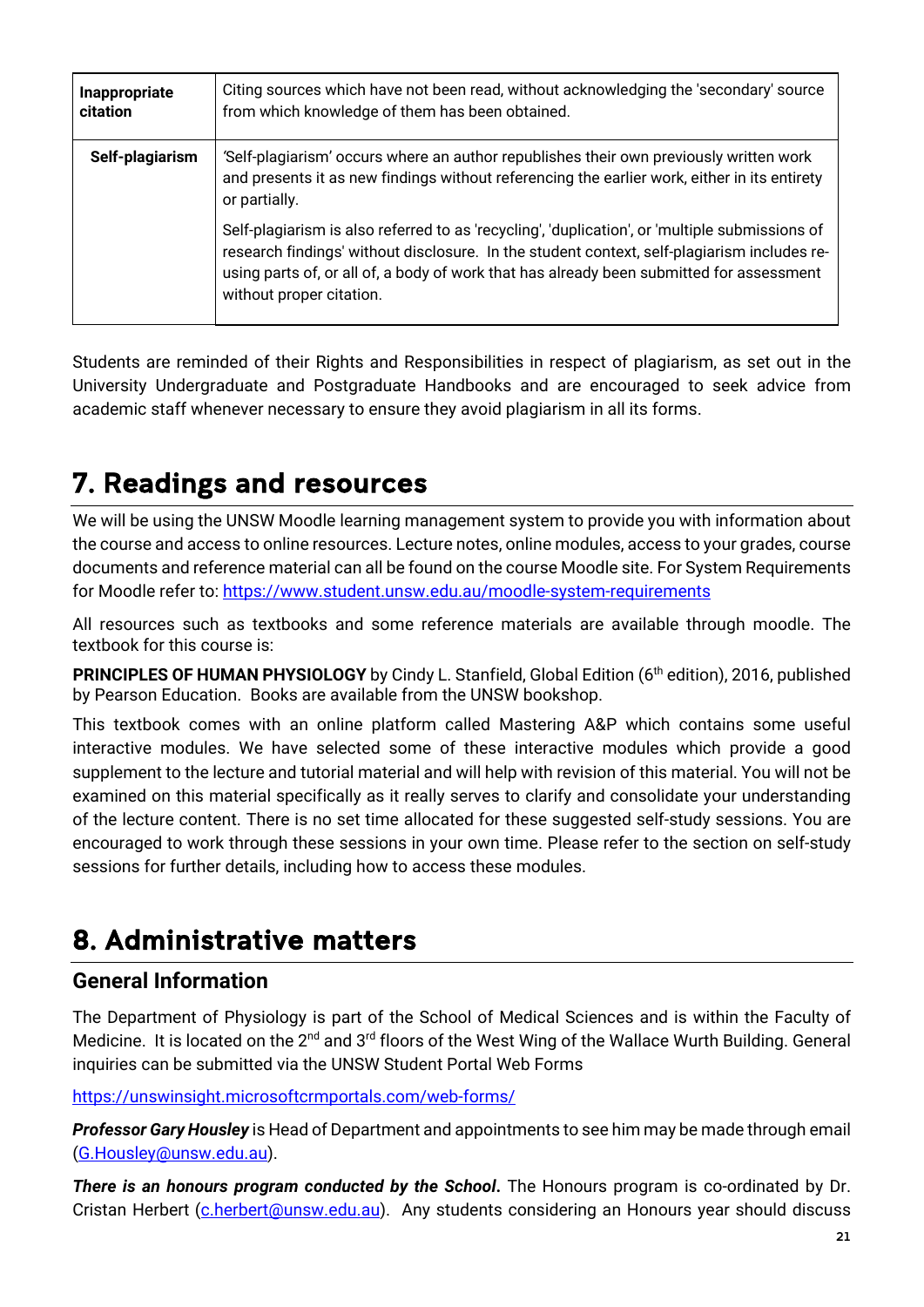the requirements with him. Outstanding students may be considered for scholarships offered by the University and School and these are offered annually.

*Postgraduate research degrees -* The Department of Physiology offers students the opportunity to undertake a Doctorate *(Ph.D)*. For further information contact the co-ordinator, A. Prof Pascal Carrive [\(P.Carrive@unsw.edu.au\)](mailto:P.Carrive@unsw.edu.au).

#### **Communication**

All students in courses PHSL2101, 2121 and 2501 are advised that email is the official means by which the School of Medical Sciences at UNSW will communicate with you. All email messages will be sent to your official UNSW email address (e.g. z1234567@unsw.edu.au) and, if you do not wish to use the University email system, you MUST arrange for your official mail to be forwarded to your chosen address. Email correspondence with the University should be from your UNSW email address in order to reduce identity confusion.

The University recommends that you check your mail at least every other day. Facilities for checking email are available in the School of Medical Sciences and in the University library. Further information and assistance is available from the [IT Service Centre](https://www.it.unsw.edu.au/students/index.html) (02) 9385 1333.

All current timetables, notices and information relevant to you will be available on Moodle. It is your responsibility to check Moodle regularly.

#### **Grievance Resolution Officer**

In case you have any problems or grievance about the course, you should try to resolve it with the Course Convenor (Dr Lesley Ulman 9385 3601). If the grievance cannot be resolved in this way, you should contact the School of Medical Sciences Grievance Officer, Prof Nick di Girolamo [\(n.digirolamo@unsw.edu.au\)](mailto:n.digirolamo@unsw.edu.au).

# <span id="page-21-0"></span>9. Additional support for students

Some pages with important information for students:

- The Current Students Gateway:<https://student.unsw.edu.au/>
- Academic Skills and Support:<https://student.unsw.edu.au/academic-skills>
- Student Wellbeing, Health and Safety: https://student.unsw.edu.au/wellbeing
- Disability Support Services:<https://student.unsw.edu.au/disability-services>
- UNSW IT Service Centre:<https://www.it.unsw.edu.au/students/index.html>
- UNSW Student Life Hub*:* <https://student.unsw.edu.au/hub#main-content>
- Student Support and Development*:* <https://student.unsw.edu.au/support>
- IT, eLearning and Apps*:* <https://student.unsw.edu.au/elearning>
- Student Support and Success Advisors*:* <https://student.unsw.edu.au/advisors>
- Equitable Learning Services (Formerly Disability Support Unit)*:* <https://student.unsw.edu.au/els>

Some additional useful links to help you with your online learning:

• Transitioning to Online Learning<https://www.covid19studyonline.unsw.edu.au/>